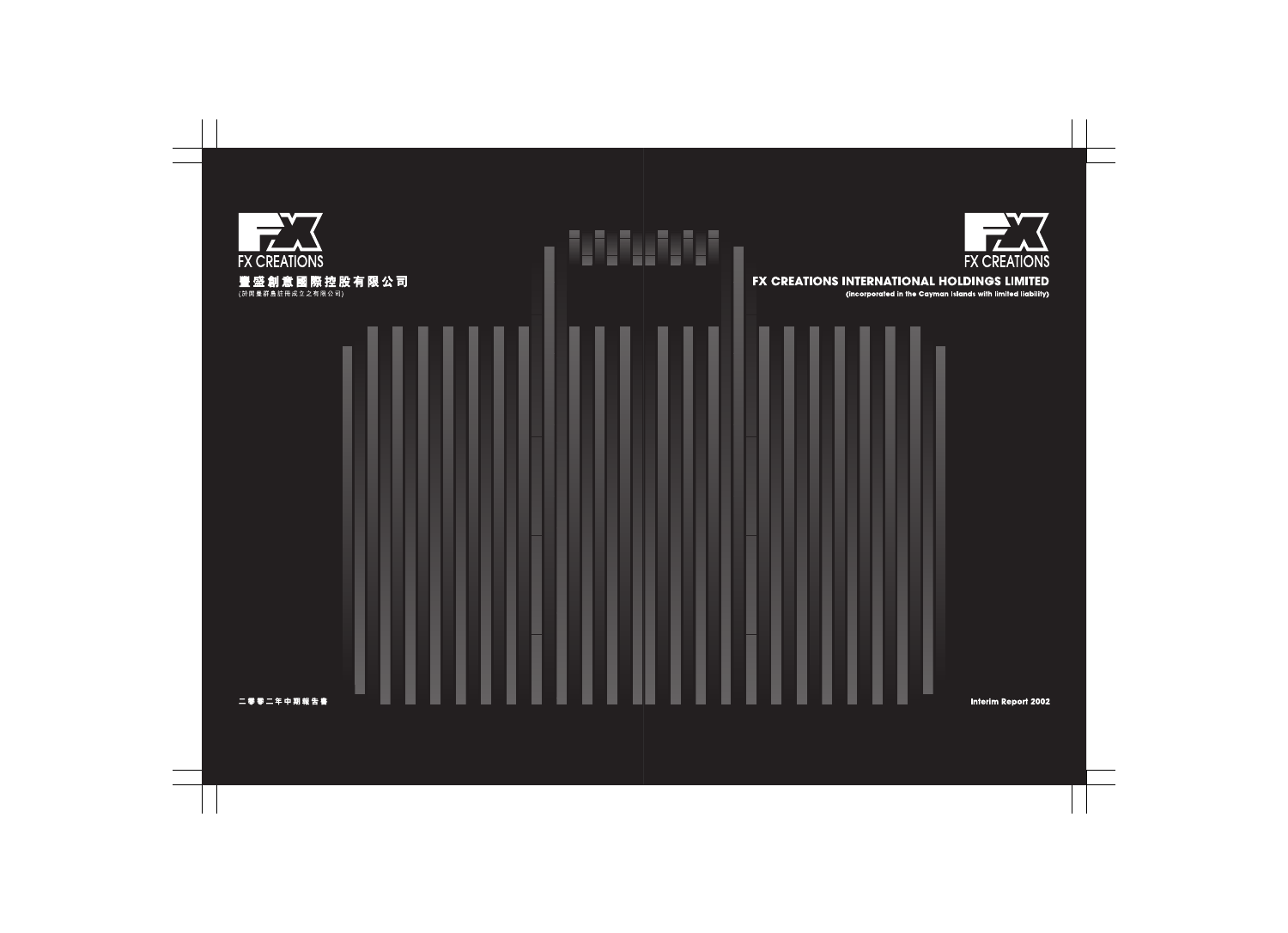## CHARACTERISTICS OF THE GROWTH ENTERPRISE MARKET (''GEM'') OF THE STOCK EXCHANGE OF HONG KONG LIMITED (THE "STOCK EXCHANGE'')

GEM has been established as a market designed to accommodate companies to which a high investment risk may be attached. In particular, companies may list on GEM with neither a track record of profitability nor any obligation to forecast future profitability. Furthermore, there may be risks arising out of the emerging nature of companies listed on GEM and the business sectors or countries in which the companies operate. Prospective investors should be aware of the potential risks of investing in such companies and should make the decision to invest only after due and careful consideration. The greater risk profile and other characteristics of GEM mean that it is a market more suited to professional and other sophisticated investors.

Given the emerging nature of companies listed on GEM, there is a risk that securities traded on GEM may be more susceptible to high market volatility than securities traded on the Main Board of the Stock Exchange and no assurance is given that there will be a liquid market in the securities traded on GEM.

The principal means of information dissemination on GEM is publication on the Internet website operated by the Stock Exchange. Listed companies are not generally required to issue paid announcements in gazetted newspapers. Accordingly, prospective investors should note that they need to have access to the GEM website in order to obtain up-to-date information on GEM-listed issuers.

The Stock Exchange takes no responsibility for the contents of this report, makes no representation as to its accuracy or completeness and expressly disclaims any liability whatsoever for any loss howsoever arising from or in reliance upon the whole or any part of the contents of this report.

This report, for which the directors of FX Creations International Holdings Limited (the ''Company'') collectively and individually accept full responsibility, includes particulars given in compliance with the Rules Governing the Listing of Securities on GEM of the Stock Exchange for the purpose of giving information with regard to the Company. The directors of the Company, having made all reasonable enquiries, confirm that, to the best of their knowledge and belief: (1) the information contained in this report is accurate and complete in all material respects and not misleading; (2) there are no other matters the omission of which would make any statement in this report misleading; and (3) all opinions expressed in this report have been arrived at after due and careful consideration and are founded on bases and assumptions that are fair and reasonable.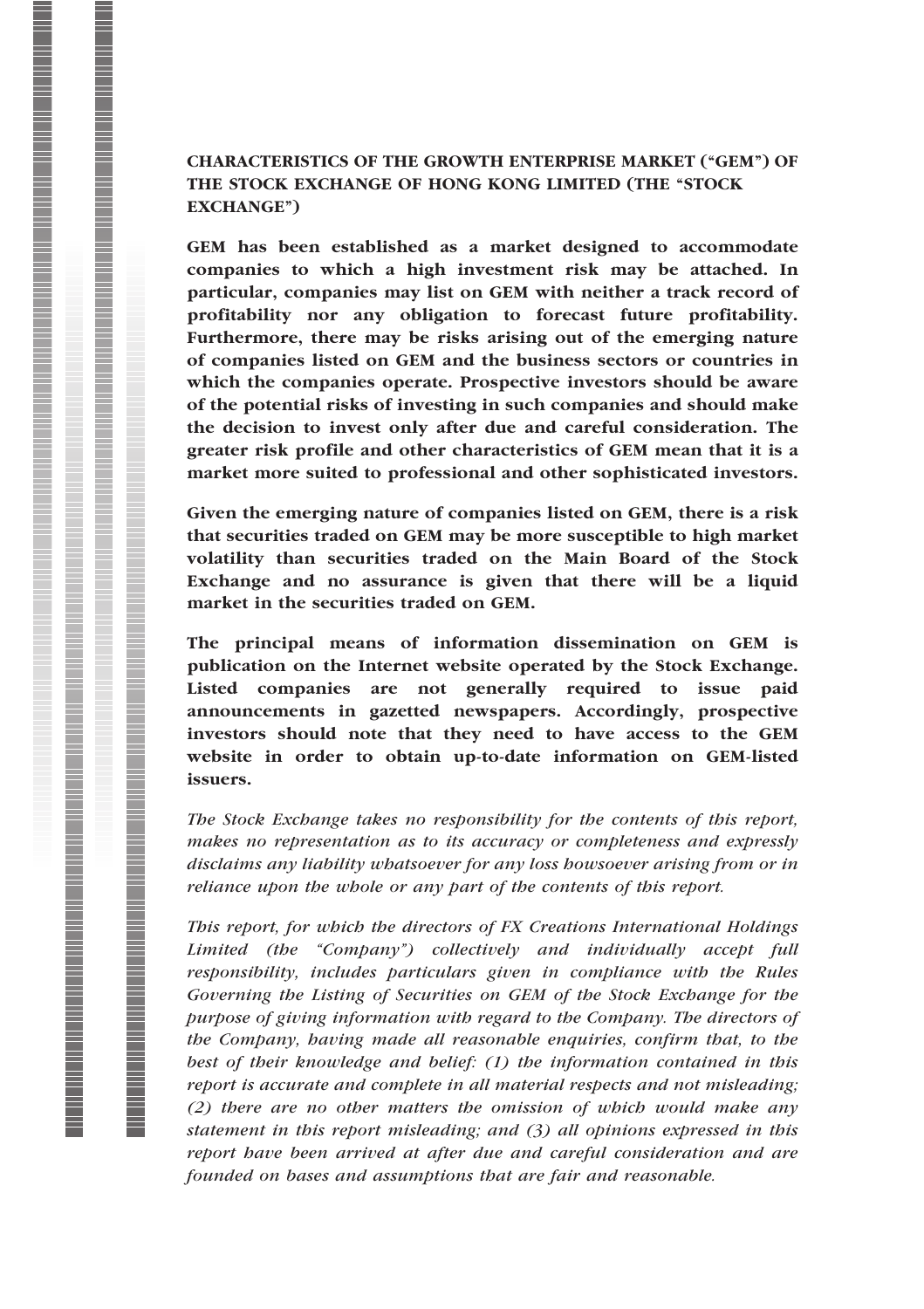**REPORT**

 **2002**

#### **RESULTS**

The board of directors (the "Directors") of FX Creations International Holdings Limited (the ''Company'') herein presents the condensed unaudited consolidated results of the Company and its subsidiaries (collectively referred to as the "Group") for the three months and six months ended 30 September 2002 together with the comparative unaudited figures for the corresponding periods in 2001 as follows:

|                                                        |                | Six months ended |             | Three months ended |             |  |  |
|--------------------------------------------------------|----------------|------------------|-------------|--------------------|-------------|--|--|
|                                                        |                | 30 September     |             | 30 September       |             |  |  |
|                                                        |                | 2002             | 2001        | 2002               | 2001        |  |  |
|                                                        |                | (unaudited)      | (unaudited) | (unaudited)        | (unaudited) |  |  |
|                                                        | <b>Notes</b>   | <b>HK\$'000</b>  | HK\$'000    | <b>HK\$'000</b>    | HK\$'000    |  |  |
| <b>TURNOVER</b>                                        | 3              | 27,114           | 23,902      | 14,959             | 13,053      |  |  |
| Cost of goods sold                                     |                | (11, 657)        | (8, 153)    | (6, 819)           | (4, 417)    |  |  |
| Gross profit                                           |                | 15,457           | 15,749      | 8,140              | 8,636       |  |  |
| Other revenue                                          |                | 492              | 131         | 420                | 16          |  |  |
| Selling and distribution costs                         |                | (8,795)          | (9,381)     | (4,820)            | (5,060)     |  |  |
| Administrative expenses                                |                | (5,930)          | (5,729)     | (3,145)            | (3,032)     |  |  |
| PROFIT FROM OPERATING<br><b>ACTIVITIES</b>             |                | 1,224            | 770         | 595                | 560         |  |  |
|                                                        |                |                  |             |                    |             |  |  |
| Finance costs                                          |                | (351)            | (194)       | (228)              | (82)        |  |  |
| PROFIT BEFORE TAX                                      | $\overline{4}$ | 873              | 576         | 367                | 478         |  |  |
| Tax                                                    | 5              | (142)            | (85)        | (43)               | (70)        |  |  |
| NET PROFIT FROM ORDINARY<br>ACTIVITIES ATTRIBUTABLE TO |                |                  |             |                    |             |  |  |
| <b>SHAREHOLDERS</b>                                    |                | 731              | 491         | 324                | 408         |  |  |
| <b>DIVIDEND</b>                                        | 7              |                  |             |                    |             |  |  |
| <b>EARNINGS PER SHARE</b>                              | 6              |                  |             |                    |             |  |  |
| Basic                                                  |                | HK0.20 cent      | HK0.18 cent | HK0.08 cent        | HK0.15 cent |  |  |
| Diluted                                                |                | N/A              | N/A         | N/A                | N/A         |  |  |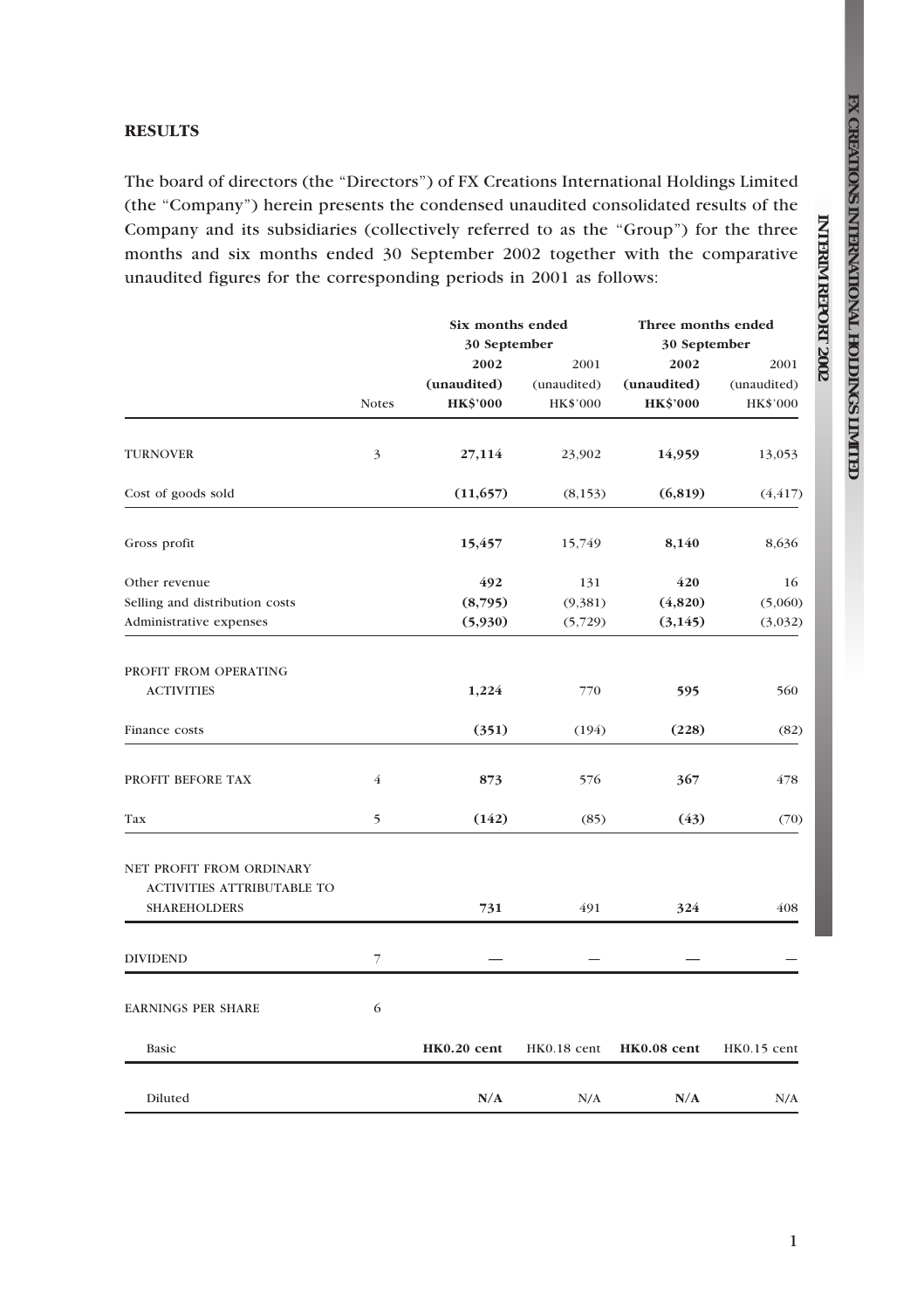## CONDENSED CONSOLIDATED BALANCE SHEET

|                                        | <b>Notes</b> | As at<br>30 September<br>2002<br>(Unaudited)<br><b>HK\$'000</b> | As at<br>31 March<br>2002<br>(Audited)<br>HK\$'000 |
|----------------------------------------|--------------|-----------------------------------------------------------------|----------------------------------------------------|
|                                        |              |                                                                 |                                                    |
| <b>NON-CURRENT ASSETS</b>              |              |                                                                 |                                                    |
| <b>Fixed assets</b>                    |              | 7,789                                                           | 946                                                |
| Rental deposits                        |              | 1,087                                                           | 939                                                |
|                                        |              | 8,876                                                           | 1,885                                              |
| <b>CURRENT ASSETS</b>                  |              |                                                                 |                                                    |
| Inventories                            |              | 2,603                                                           | 978                                                |
| Accounts and bills receivable          | 8            | 5,887                                                           | 4,342                                              |
| Prepayments, deposits and other        |              |                                                                 |                                                    |
| receivables                            |              | 5,706                                                           | 3,047                                              |
| Pledged bank deposit                   |              |                                                                 | 1,840                                              |
| Time deposit                           |              | 10,140                                                          |                                                    |
| Cash and bank balances                 |              | 1,176                                                           | 223                                                |
|                                        |              | 25,512                                                          | 10,430                                             |
| <b>CURRENT LIABILITIES</b>             |              |                                                                 |                                                    |
| Accounts payable                       | 9            | 2,042                                                           | 3,020                                              |
| Trust receipt loans                    |              | 2,008                                                           | 1,321                                              |
| Accrued liabilities and other payables |              | 1,860                                                           | 1,659                                              |
| Tax payable                            |              | 494                                                             | 418                                                |
| Bank loans, unsecured                  |              | 1,094                                                           | 1,216                                              |
| Bank loan, secured                     |              |                                                                 | 600                                                |
| Bank overdrafts, secured               |              |                                                                 | 2,078                                              |
| Bank overdrafts, unsecured             |              | 6,693                                                           |                                                    |
|                                        |              | 14,191                                                          | 10,312                                             |
| <b>NET CURRENT ASSETS</b>              |              | 11,321                                                          | 118                                                |

**FX** 

**INTERIM**

 **REPORT**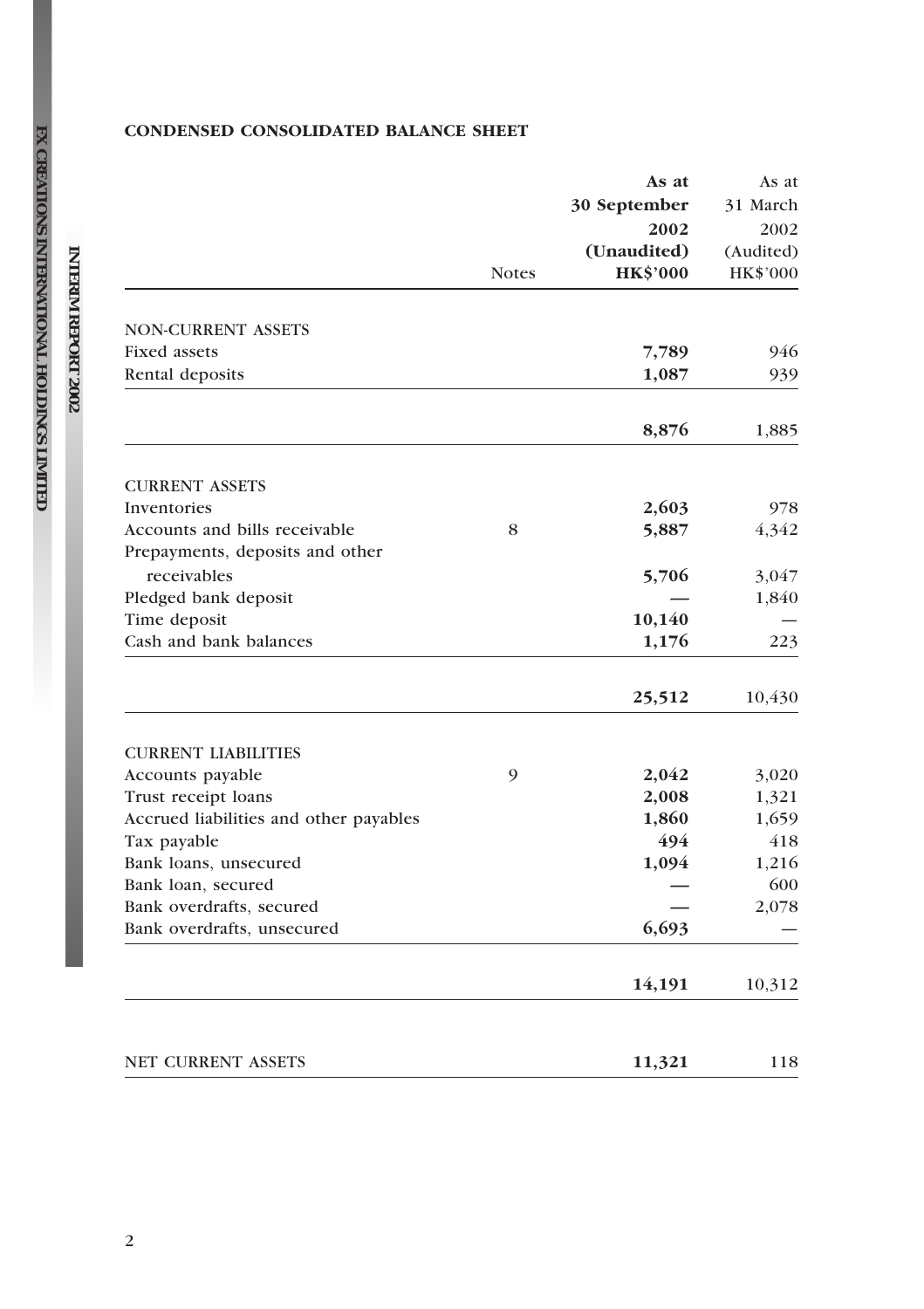## CONDENSED CONSOLIDATED BALANCE SHEET (Continued)

|                                       | <b>Notes</b> | As at<br>30 September<br>2002<br>(Unaudited)<br><b>HK\$'000</b> | As at<br>31 March<br>2002<br>(Audited)<br>HK\$'000 |
|---------------------------------------|--------------|-----------------------------------------------------------------|----------------------------------------------------|
| TOTAL ASSETS LESS CURRENT LIABILITIES |              | 20,197                                                          | 2,003                                              |
| NON-CURRENT LIABILITY                 |              |                                                                 |                                                    |
| Bank loans, unsecured                 |              | 62                                                              | 245                                                |
|                                       |              | 62                                                              | 245                                                |
|                                       |              | 20,135                                                          | 1,758                                              |
| <b>CAPITAL AND RESERVES</b>           |              |                                                                 |                                                    |
| Issued capital                        |              | 4,000                                                           | 56                                                 |
| Share premium                         |              | 13,702                                                          |                                                    |
| Retained profits                      |              | 2,433                                                           | 1,702                                              |
|                                       |              | 20,135                                                          | 1,758                                              |

**CREATIONS INTERNATIONAL HOLDINGS LIMITED**

**FX** 

**INTERIM**

 **REPORT**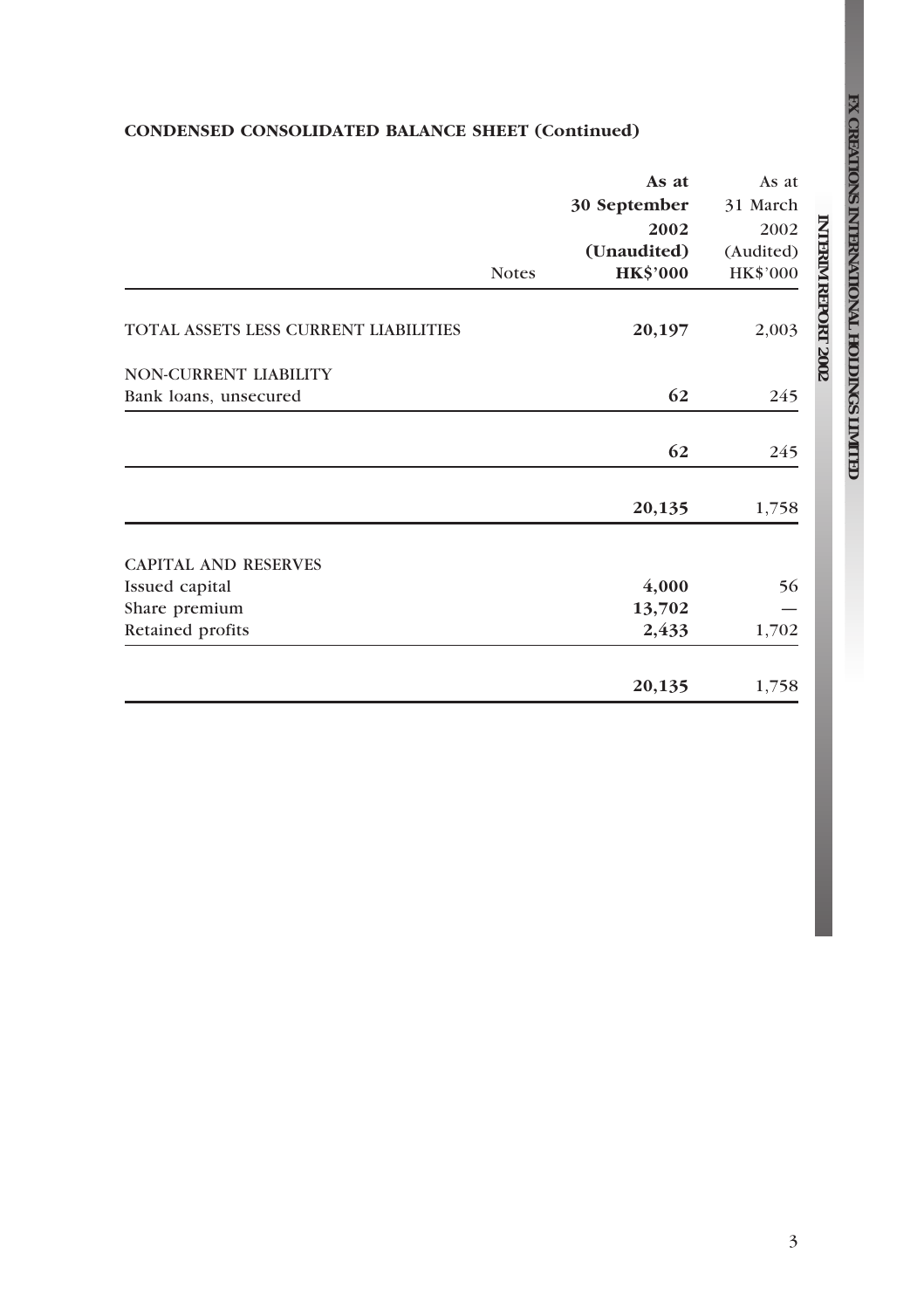## CONDENSED CONSOLIDATED CASH FLOW STATEMENT

|                                                               | Six months      | Six months   |  |
|---------------------------------------------------------------|-----------------|--------------|--|
|                                                               | ended           | ended        |  |
|                                                               | 30 September    | 30 September |  |
|                                                               | 2002            | 2001         |  |
|                                                               | (Unaudited)     | (Unaudited)  |  |
|                                                               | <b>HK\$'000</b> | HK\$'000     |  |
| NET CASH (OUTFLOW)/INFLOW FROM OPERATING<br><b>ACTIVITIES</b> |                 |              |  |
| Cash (used in)/generated from operations                      | (4,994)         | 896          |  |
| Interest received                                             | 41              | 37           |  |
| Interest paid                                                 | (351)           | (194)        |  |
| Tax paid                                                      | (66)            | (25)         |  |
| Net cash (outflow)/inflow from operating activities           | (5,370)         | 714          |  |
| <b>INVESTING ACTIVITIES</b>                                   |                 |              |  |
| Purchases of fixed assets                                     | (7, 420)        | (963)        |  |
| Increase in an amount due from                                |                 |              |  |
| a related company                                             |                 | (14)         |  |
| Release of pledged bank deposit                               | 1,840           | 41           |  |
| Net cash outflow from investing activities                    | (5,580)         | (936)        |  |
| NET CASH OUTFLOW BEFORE FINANCING                             |                 |              |  |
| <b>ACTIVITIES</b>                                             | (10,950)        | (222)        |  |
| <b>FINANCING ACTIVITIES</b>                                   |                 |              |  |
| Repayment to a shareholder                                    |                 | (325)        |  |
| Repayment of bank loans                                       | (905)           | (1,079)      |  |
| Proceeds from issue of shares before public listing           | 4,875           |              |  |
| Proceeds from issue of shares on public listing               | 21,060          |              |  |
| Share issue expenses                                          | (8, 289)        |              |  |
| Net cash inflow/(outflow) from financing activities           | 16,741          | (1, 404)     |  |

**FX** 

**INTERIM**

 **REPORT**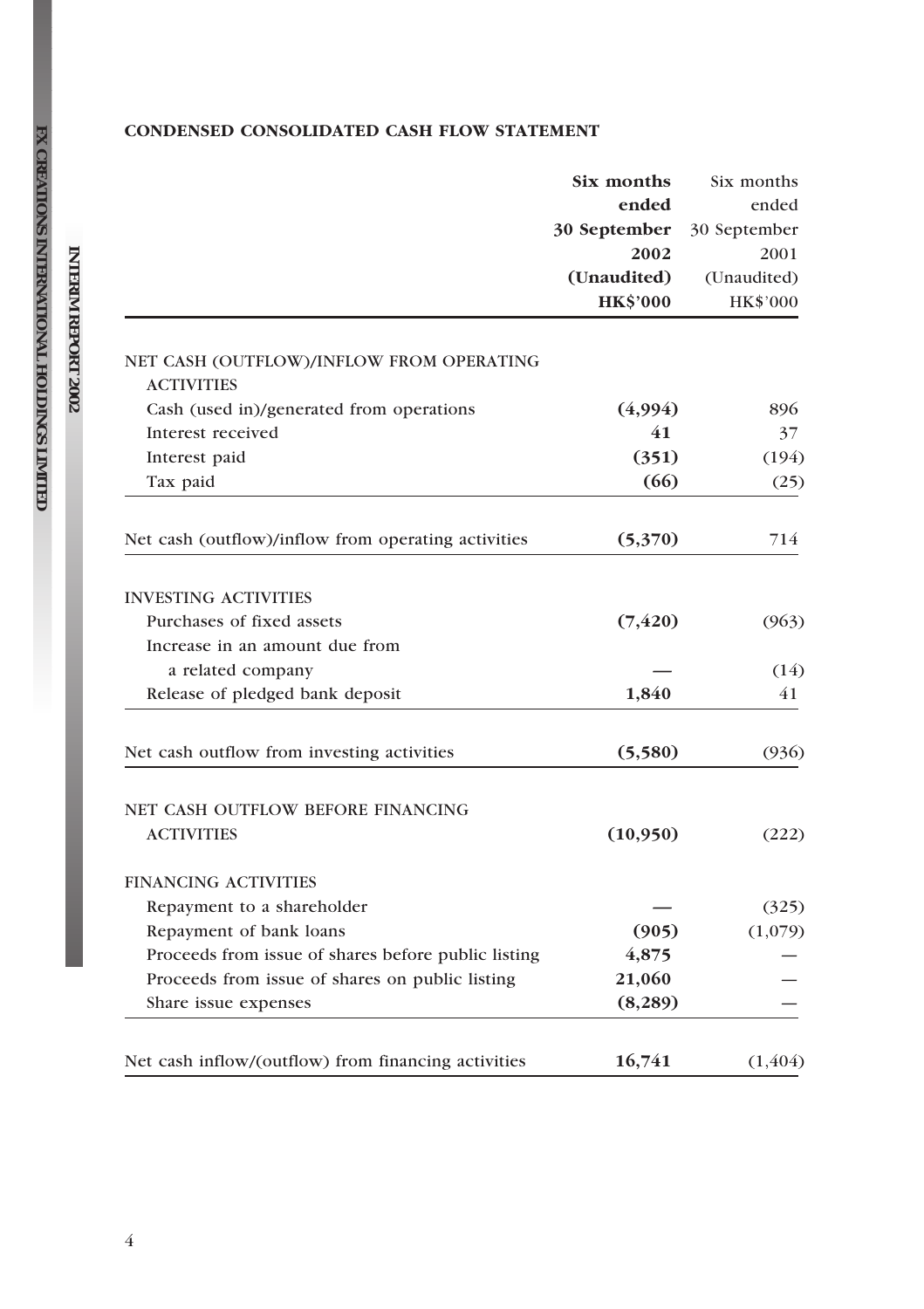## CONDENSED CONSOLIDATED CASH FLOW STATEMENT (Continued)

|                                                             | Six months      | Six months                |
|-------------------------------------------------------------|-----------------|---------------------------|
|                                                             | ended           | ended                     |
|                                                             | 30 September    | 30 September              |
|                                                             | 2002            | 2001                      |
|                                                             | (Unaudited)     | (Unaudited)               |
|                                                             | <b>HK\$'000</b> | HK\$'000                  |
|                                                             |                 | <b>NTERIM REPORT 2002</b> |
| INCREASE/(DECREASE) IN CASH AND CASH                        |                 |                           |
| <b>EQUIVALENTS</b>                                          | 5,791           | (1,626)                   |
| Cash and cash equivalents at beginning of period            | (3,176)         | (559)                     |
|                                                             |                 |                           |
| CASH AND CASH EQUIVALENTS AT END OF PERIOD                  | 2,615           | (2, 185)                  |
| ANALYSIS OF BALANCES OF CASH AND CASH<br><b>EQUIVALENTS</b> |                 |                           |
| Cash and bank balances                                      | 1,176           | 401                       |
| Time deposits with maturity of less than three              |                 |                           |
| months                                                      | 10,140          |                           |
| Bank overdrafts                                             | (6,693)         | (1, 197)                  |
| Trust receipt loans with original maturity of less          |                 |                           |
| than three months when advanced                             | (2,008)         | (1,389)                   |
|                                                             |                 |                           |
|                                                             | 2,615           | (2,185)                   |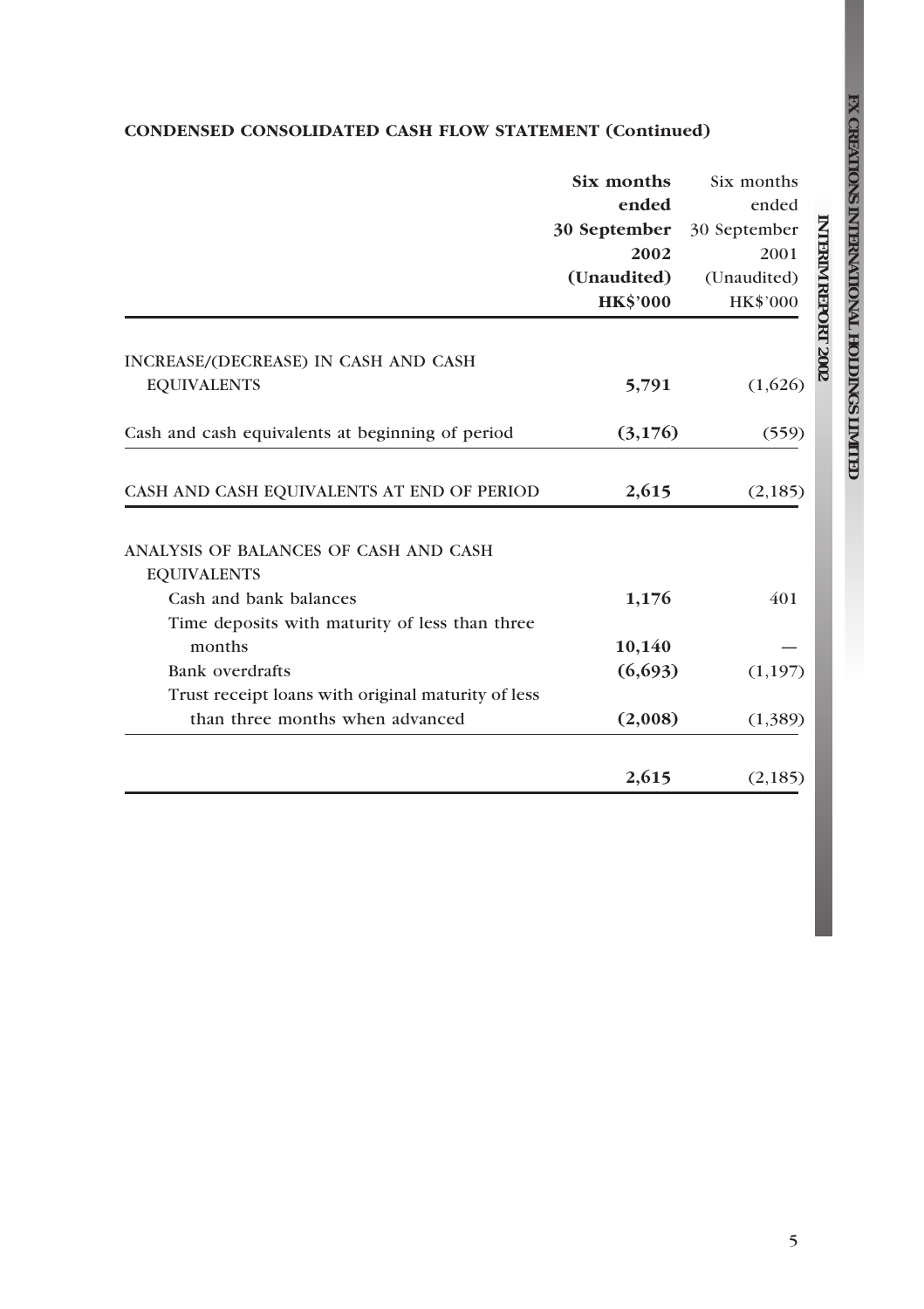|                                                             | <b>Share</b><br>Capital<br>HK\$'000 | <b>Share</b><br>premium<br>account<br>HK\$'000 | Retained<br>profits<br>HK\$'000 | Total<br>HK\$'000 |
|-------------------------------------------------------------|-------------------------------------|------------------------------------------------|---------------------------------|-------------------|
|                                                             |                                     |                                                |                                 |                   |
| At 1 April 2001                                             | 56                                  |                                                | 1,782                           | 1,838             |
| Net profit for the period                                   |                                     |                                                | 491                             | 491               |
| At 30 September 2001                                        | 56                                  |                                                | 2,273                           | 2,329             |
| At 1 April 2002                                             | 56                                  |                                                | 1,702                           | 1,758             |
| Issue of shares to public<br>Issue of shares to the pre-IPO | 810                                 | 20,250                                         |                                 | 21,060            |
| Investors                                                   | 8                                   | 4,867                                          |                                 | 4,875             |
| Capitalisation on issue of shares                           | 3,126                               | (3, 126)                                       |                                 |                   |
| Share issue expenses                                        |                                     | (8, 289)                                       |                                 | (8, 289)          |
| Net profit for the period                                   |                                     |                                                | 731                             | 731               |
| At 30 September 2002                                        | 4,000                               | 13,702                                         | 2,433                           | 20,135            |

## CONDENSED CONSOLIDATED STATEMENT OF CHANGES IN EQUITY

Notes:

#### 1. GROUP REORGANISATION AND BASIS OF PRESENTATION

The Company was incorporated in the Cayman Islands on 10 January 2002 as an exempted company with limited liability under the Companies Law (2001 Second Revision) of the Cayman Islands.

Pursuant to a reorganisation scheme (the ''Group Reorganisation'') to rationalise the structure of the Company and its subsidiaries (hereinafter collectively referred to as the ''Group'') in preparation for the listing of the Company's shares on the Growth Enterprise Market (''GEM'') of The Stock Exchange of Hong Kong Limited (the "Stock Exchange") in May 2002, the Company became the holding company of the companies now comprising the Group on 2 May 2002. This was accomplished by the Company acquiring the entire issued share capital of Resource Base Enterprises Limited (''RBEL''), the then holding company of other subsidiaries, in consideration for the allotment and issue of 5,599,999 shares of HK\$0.01 each in the share capital of the Company, credited as fully paid, to Wise New Management Limited (''WNML''), the former shareholder of RBEL. Further details of the Group Reorganisation are set out in the Company's prospectus dated 8 May 2002 (the "Prospectus"). The Shares of the Company (the "Shares") were listed on GEM on 21 May 2002.

**FX** 

**INTERIM**

 **REPORT**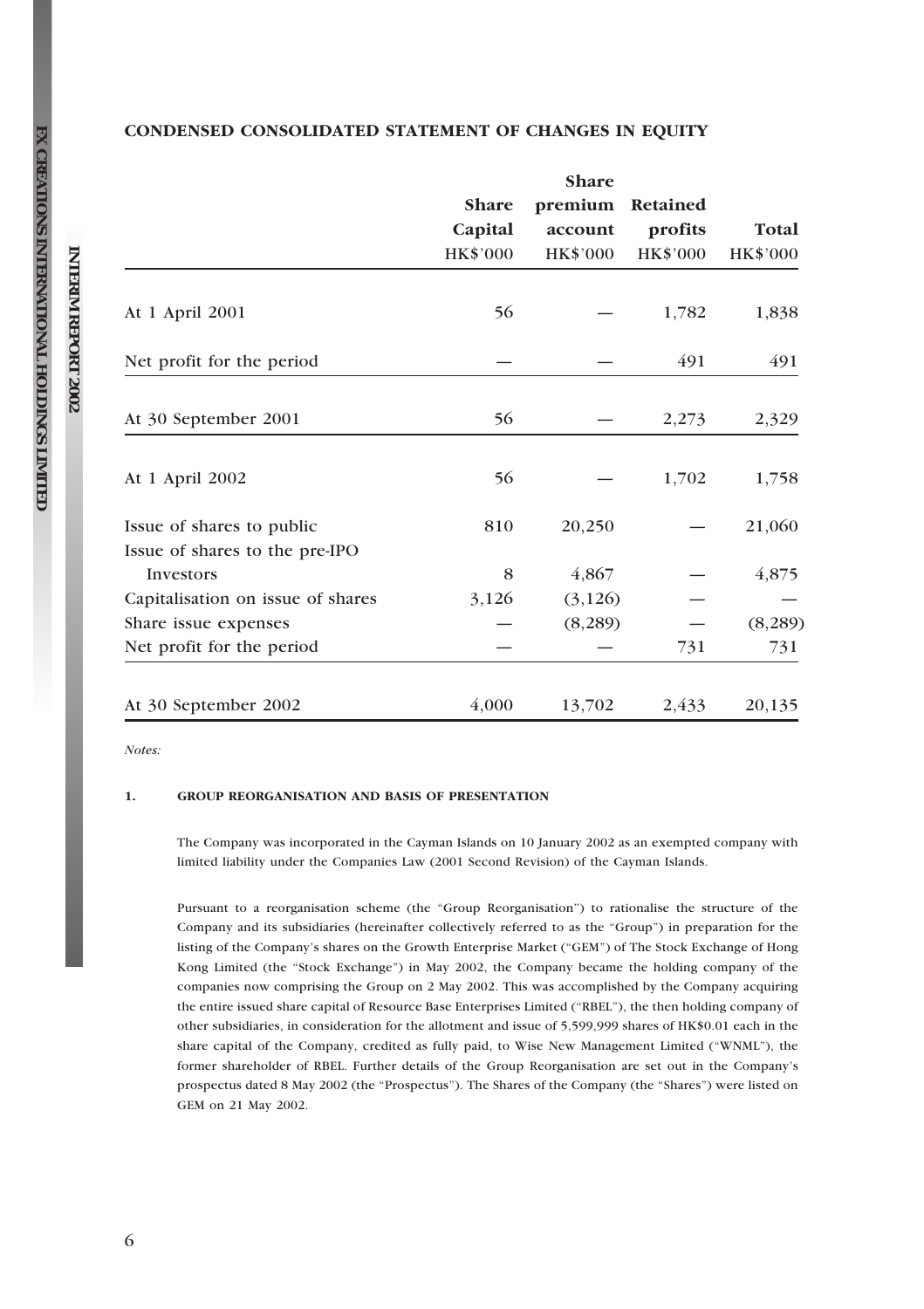**REPORT**

 **2002**

The unaudited consolidated/combined results have been prepared using the merger basis of accounting as a result of the Group Reorganisation. On this basis, the Company has been treated as the holding company of its subsidiaries since their respective dates of incorporation rather than from the date of their acquisition pursuant to the Group Reorganisation. Accordingly the unaudited consolidated/combined results of the Group for the six months ended 30 September 2001 and 2002 included the results of the Company and its subsidiaries with effect from 1 April 2001 as if the current Group structure has been in existence throughout the periods.

In the opinion of the Directors, the unaudited consolidated/combined results prepared on the above basis present fairly the results of the Group as a whole.

All significant transactions and balances within the Group have been eliminated on consolidation/ combination.

#### 2. EFFECT OF NEW AND REVISED HONG KONG STATEMENT OF STANDARD ACCOUNTING PRACTICE

The following new and revised Hong Kong Statements of Standard Accounting Practice ("SSAPs") are effective for the first time for the current periods' condensed consolidated financial statements:

| SSAP 1 (Revised)  |                   | "Presentation of Financial Statements" |
|-------------------|-------------------|----------------------------------------|
| SSAP 11 (Revised) | <b>COLLECTION</b> | "Foreign Currency Translation"         |
| SSAP 15 (Revised) | $\sim$ $\sim$     | "Cash Flow Statements"                 |
| SSAP 34           |                   | "Employee Benefits"                    |

A summary of their major effects is as follows:

SSAP 1 (Revised) prescribes the basis for the presentation of financial statements and sets out guidelines for their structure and minimum requirements for the content thereof. The main revision to this SSAP is to change the requirements from presenting a statement of recognised gains and losses to a statement of changes in equity. The condensed consolidated statement of changes in equity for the current interim period and the comparative figures have been presented in accordance with the revised SSAP.

SSAP 11 (Revised) prescribes the basis for the translation of foreign currency transactions and financial statements. The principal impact of this revised SSAP on the condensed consolidated financial statements is that the profit and loss account of subsidiaries and associates operating in Mainland China and overseas are translated at an average rate for the period on consolidation, rather than translated at the applicable rates of exchange ruling at the balance sheet date as was previously required. This SSAP is required to be applied retrospectively. The Group has adopted the transitional provision of this SSAP that where the calculation of a prior year adjustment is impractical, these changes in policy are applied only to current and future financial statements and the effect on the results of the current period is not significant.

SSAP 15 (Revised) prescribes the provision of information about the changes in cash and cash equivalents of an enterprise by means of a cash flow statement which classifies cash flows during the period into those from operating, investing and financing activities. The format of condensed consolidated cash flow statement for the current interim period and the comparative figures are presented in accordance with the revised SSAP 15.

SSAP 34 prescribes the accounting and disclosure for employee benefits. This SSAP has had no major impact on the condensed consolidated financial statements.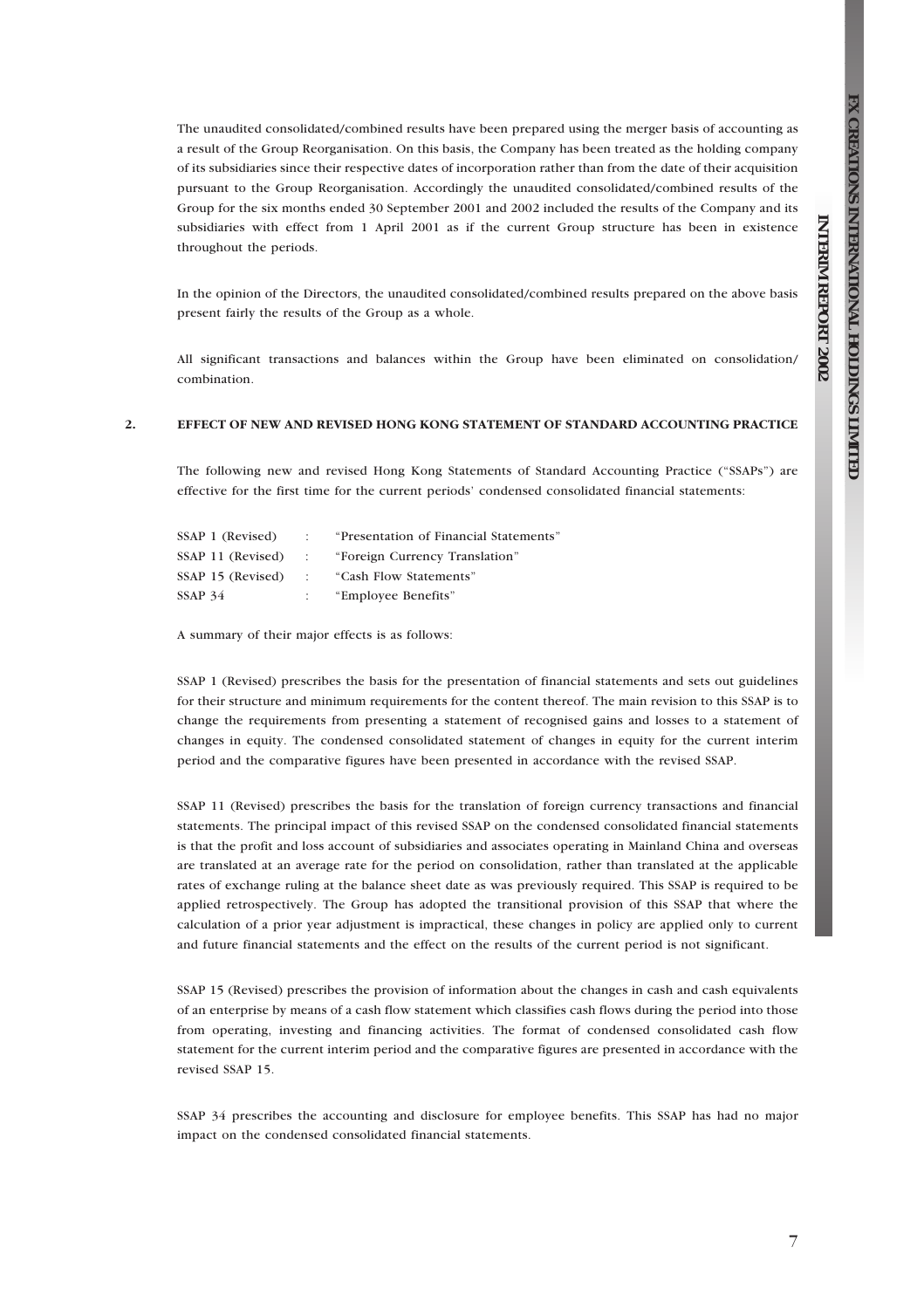#### 3. TURNOVER AND SEGMENT INFORMATION

Turnover represents the aggregate of the net invoiced value of goods sold, after allowances for returns and trade discounts.

#### (a) Business segments

The following tables present revenue and results for the Group's business segments.

|                          | Six months ended 30 September |                   |           |       |                                     |         |                   |                |  |
|--------------------------|-------------------------------|-------------------|-----------|-------|-------------------------------------|---------|-------------------|----------------|--|
|                          | Retail                        |                   | Wholesale |       | Corporate                           |         |                   | Combined total |  |
|                          | 2002                          | 2001              | 2002      | 2001  | 2002                                | 2001    | 2002              | 2001           |  |
|                          |                               | HK\$'000 HK\$'000 |           |       | HK\$'000 HK\$'000 HK\$'000 HK\$'000 |         | HK\$'000 HK\$'000 |                |  |
| Segment revenue:         |                               |                   |           |       |                                     |         |                   |                |  |
| Sales to external        |                               |                   |           |       |                                     |         |                   |                |  |
| customers                | 16,219                        | 17,551            | 10,895    | 6,351 |                                     |         | 27,114            | 23,902         |  |
| Segment results          | 2,072                         | 2,131             | 1,373     | 842   | (2,221)                             | (2,203) | 1,224             | 770            |  |
| Finance costs            |                               |                   |           |       |                                     |         | (351)             | (194)          |  |
| Profit before tax        |                               |                   |           |       |                                     |         | 873               | 576            |  |
| Tax                      |                               |                   |           |       |                                     |         | (142)             | (85)           |  |
| Net profit from ordinary |                               |                   |           |       |                                     |         |                   |                |  |
| activities attributable  |                               |                   |           |       |                                     |         |                   |                |  |
| to shareholders          |                               |                   |           |       |                                     |         | 731               | 491            |  |

#### (b) Geographical segments

The following table presents revenue information for the Group's geographical segments.

|                   |      |      |                                |           |                                                                                                             |      | Six months ended 30 September |      |       |      |      |                       |
|-------------------|------|------|--------------------------------|-----------|-------------------------------------------------------------------------------------------------------------|------|-------------------------------|------|-------|------|------|-----------------------|
|                   |      |      |                                | PRC (not  |                                                                                                             |      |                               |      |       |      |      |                       |
|                   |      |      |                                | including |                                                                                                             |      |                               |      |       |      |      |                       |
|                   |      |      | Hong Kong, SAR Hong Kong, SAR) |           | Taiwan                                                                                                      |      | Singapore                     |      | Other |      |      | <b>Combined</b> total |
|                   | 2002 | 2001 | 2002                           | 2001      | 2002                                                                                                        | 2001 | 2002                          | 2001 | 2002  | 2001 | 2002 | 2001                  |
|                   |      |      |                                |           | HK\$'000 HK\$'000 HK\$'000 HK\$'000 HK\$'000 HK\$'000 HK\$'000 HK\$'000 HK\$'000 HK\$'000 HK\$'000 HK\$'000 |      |                               |      |       |      |      |                       |
|                   |      |      |                                |           |                                                                                                             |      |                               |      |       |      |      |                       |
| Segment revenue:  |      |      |                                |           |                                                                                                             |      |                               |      |       |      |      |                       |
| Sales to external |      |      |                                |           |                                                                                                             |      |                               |      |       |      |      |                       |

customers 18,763 14,799 2,496 4,771 4,325 3,237 917 624 613 471 27,114 23,902

**INTERIM REPORT 2002**

**FX** 

**CREATIONS**

 **INTERNATIONAL**

 **HOLDINGS**

 **LIMITED**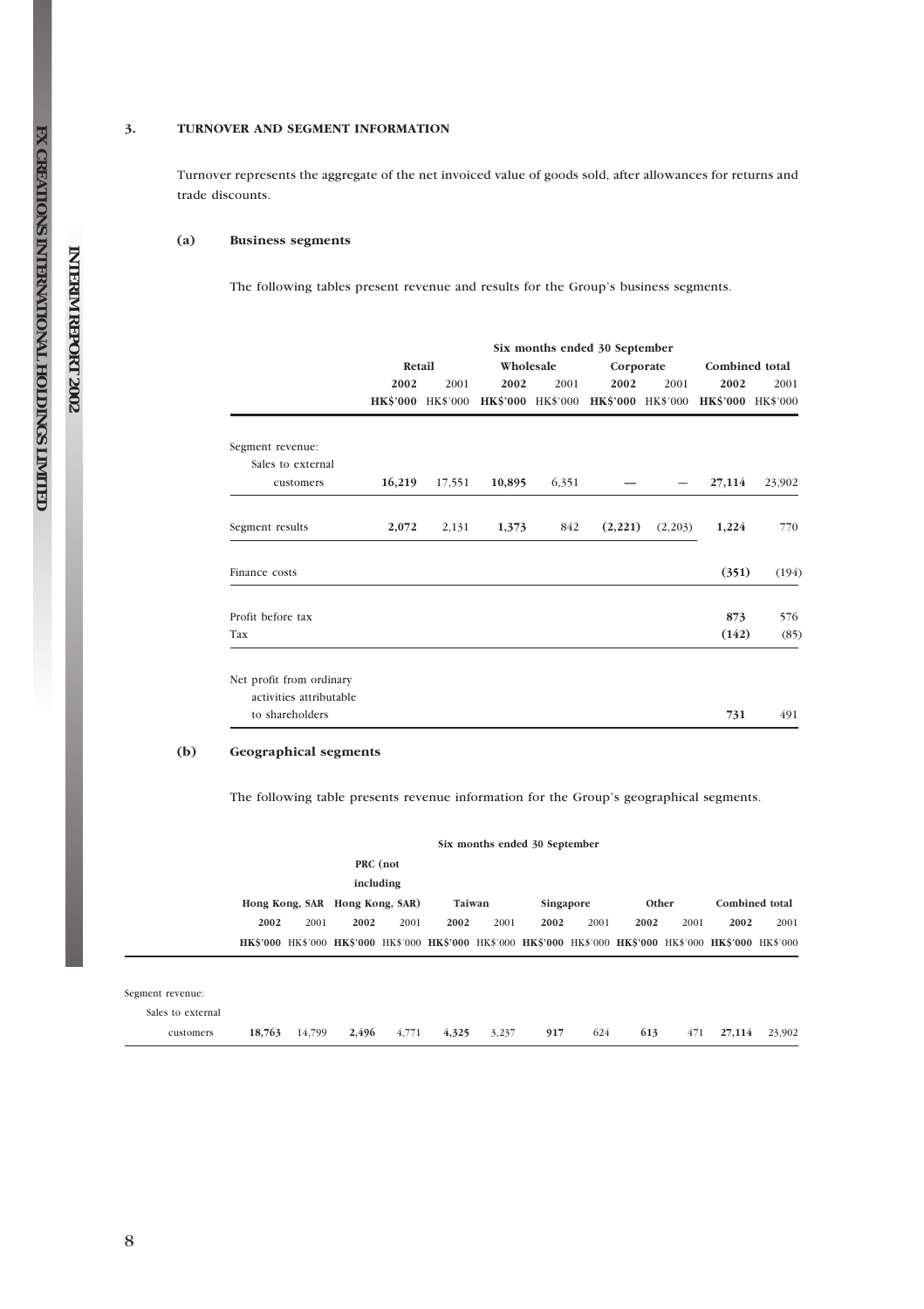**REPORT**

 **2002**

#### 4. PROFIT BEFORE TAX

The Group's profit before tax is arrived at after charging:

|                                       | 30 September            |                         |                         | For the six months ended For the three months ended<br>30 September |  |  |
|---------------------------------------|-------------------------|-------------------------|-------------------------|---------------------------------------------------------------------|--|--|
|                                       | 2002<br><b>HK\$'000</b> | 2001<br><b>HK\$'000</b> | 2002<br><b>HK\$'000</b> | 2001<br><b>HK\$'000</b>                                             |  |  |
| Interest on overdrafts and bank loans | 351                     | 194                     | 228                     | 82                                                                  |  |  |
| Depreciation                          | 577                     | 941                     | 290                     | 491                                                                 |  |  |

#### 5. TAX

Hong Kong profits tax for the three and six months ended 30 September 2002 have been provided at the rate of 16% (three and six months ended 30 September 2001: 16%) on the estimated assessable profits arising in Hong Kong during the period. Taxes on profit assessable overseas have been calculated at the rates of tax prevailing in the countries in which the Group operates, based on existing legislation, interpretation and practices in respect thereof.

#### 6. EARNINGS PER SHARE

The calculations of basic earnings per share for the three and six months ended 30 September 2002 are based on the unaudited net profit from ordinary activities attributable to shareholders for the three and six months ended 30 September 2002 of approximately HK\$324,000 and HK\$731,000 respectively (three and six months ended 30 September 2001: HK\$408,000 and HK\$491,000) and the weighted average of approximately 400,000,000 shares and 373,475,000 shares in issue during the three and six months ended 30 September 2002 respectively (pro forma number of shares in issue for the three and six months ended 30 September 2001: 280,000,000).

Diluted earnings per share for the three months and six months ended 30 September 2002 and the corresponding periods in 2001 have not been disclosed as no dilutive events existed during these periods.

#### 7. DIVIDEND

The Directors do not recommend the payment of an interim dividend for the six months ended 30 September 2002 (six months ended 30 September 2001: Nil).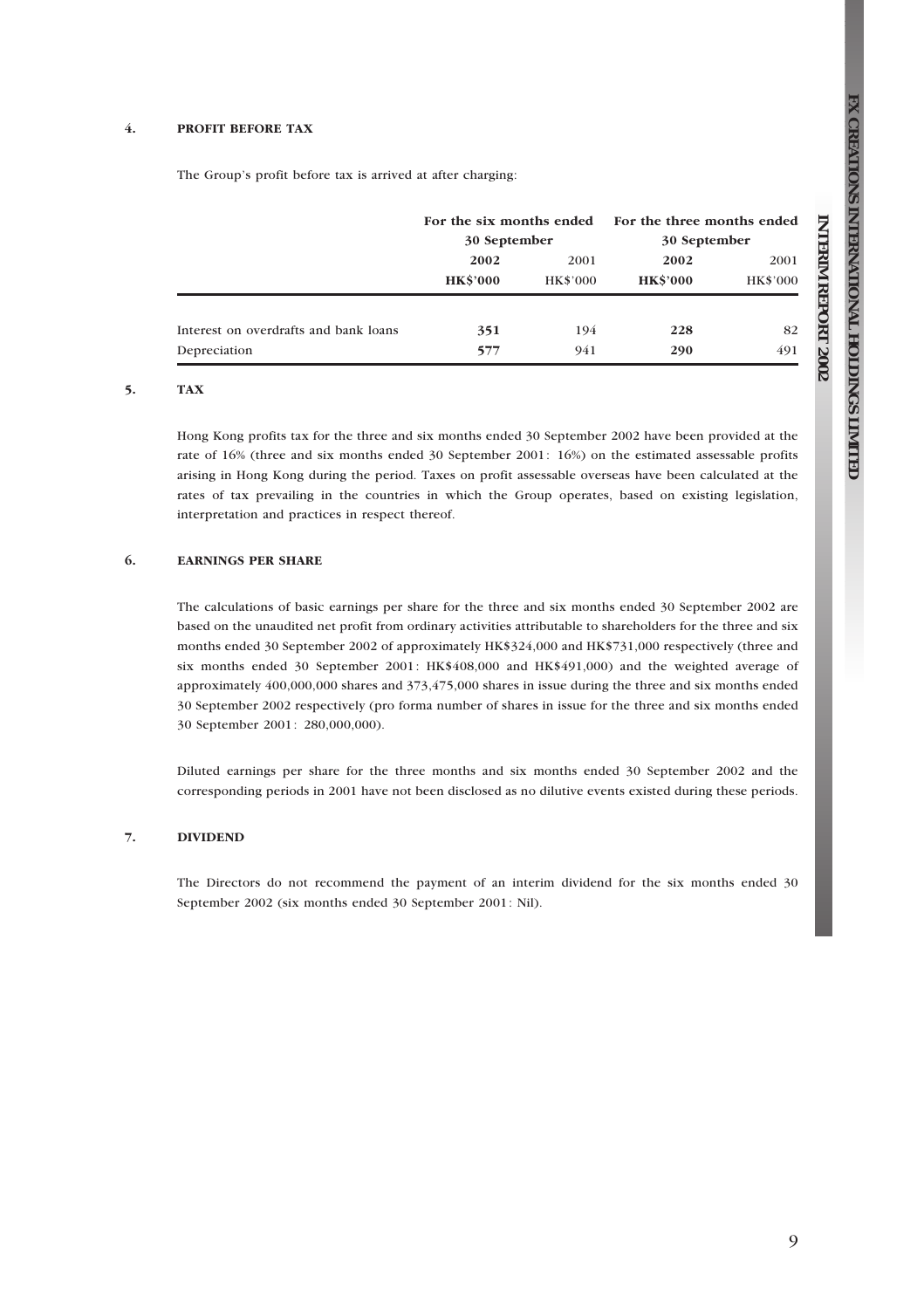#### 8. ACCOUNTS RECEIVABLE

The Group's trading terms with its customers are mainly on credit terms of up to 75 days.

An aged analysis of the Group's accounts receivable as at the balance sheet date, based on the goods delivery date, is as follows:

|                | 30 September    | 31 March  |
|----------------|-----------------|-----------|
|                | 2002            | 2002      |
|                | <b>HK\$'000</b> | HK\$'000  |
|                | (Unaudited)     | (Audited) |
| Within 90 days | 5,717           | 3,977     |
| 91-180 days    | 170             | 365       |
|                | 5,887           | 4,342     |

#### 9. ACCOUNTS PAYABLE

An aged analysis of the Group's accounts payable as at the balance sheet date, based on the goods receipt date, is as follows:

|                | 30 September    | 31 March  |
|----------------|-----------------|-----------|
|                | 2002            | 2002      |
|                | <b>HK\$'000</b> | HK\$'000  |
|                | (Unaudited)     | (Audited) |
| Within 90 days | 2,042           | 2,806     |
| 91-180 days    |                 | 214       |
|                | 2,042           | 3,020     |

## MANAGEMENT DISCUSSION AND ANALYSIS

The Group is principally engaged in retail sales of bags and accessories under its FX CREATIONS brandname. The bags sold by the Group consist principally of business bags, sports bags, backpacks, handbags and wallets. The accessories sold by the Group include belts, watches, spectacles and umbrellas.

The Group also sells its products to Agents and Distributors for distribution and resale in the PRC, Singapore, Malaysia, Indonesia, Australia, New Zealand, Korea, Japan and Europe markets.

**FX** 

**INTERIM**

 **REPORT**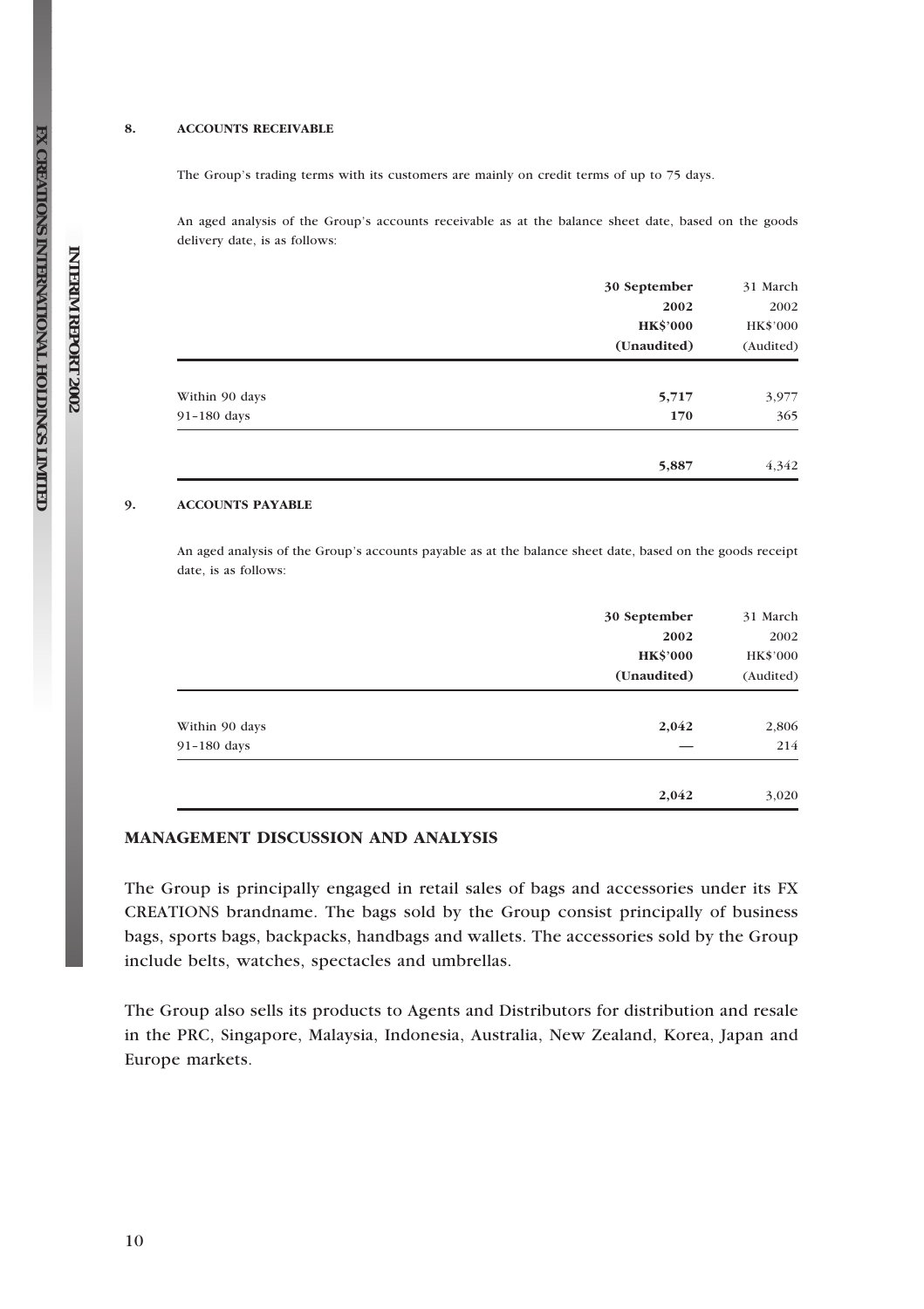**REPORT**

 **2002**

#### FINANCIAL REVIEW

#### Results

During the six months ended 30 September 2002, the Group recorded a turnover of approximately HK\$27.1 million (2001: HK\$23.9 million), an increase of approximately 13.4% compared to the corresponding period in previous year. The turnover for the six months ended 30 September 2002 comprised retail sales and wholesales sales which accounted for approximately 60% and 40% (2001: 73% and 27%) of the total turnover respectively. As at 30 September 2002, the Group had 13 retail outlets in Hong Kong which consisted of 7 retail shops and 6 department store counters and 15 department store counters in Taiwan.

The increase in turnover was mainly attributable to higher sales from wholesales sales due to increase in the quantity sold to new and existing agents and distributors.

The net profit attributable to shareholders for the six months ended 30 September 2002 amounted to approximately HK\$731,000 (2001: HK\$491,000) an increase of approximately 48.9% compared to the corresponding period in previous year. The increase was mainly attributed to lower level of selling and distribution costs due to special promotion and advertising costs incurred in the corresponding period in previous year.

#### Liquidity, financial resources and capital structure

For the year under review, the Group financed its operations with its own working capital and bank borrowings of approximately HK\$9.9 million (31 March 2001: HK\$5.5 million).

As at 30 September 2002, the Group had net current assets of approximately HK\$11.3 million (31 March 2002: HK\$0.1 million) including cash and cash equivalents of approximately HK\$11.3 million (31 March 2002: HK\$2.1 million).

As at 30 September 2002, the Group had total available banking facilities of approximately HK\$15.8 million (31 March 2002: HK\$10.2 million) which were supported by the corporate guarantee executed by the Company and certain of its subsidiaries.

As at 30 September 2002, the gearing ratio (defined as the ratio between total bank borrowings and total assets) was 0.29 (31 March 2002: 0.44). The Group has no fixed interest bank borrowing. All the bank borrowings were denominated in HK Dollars.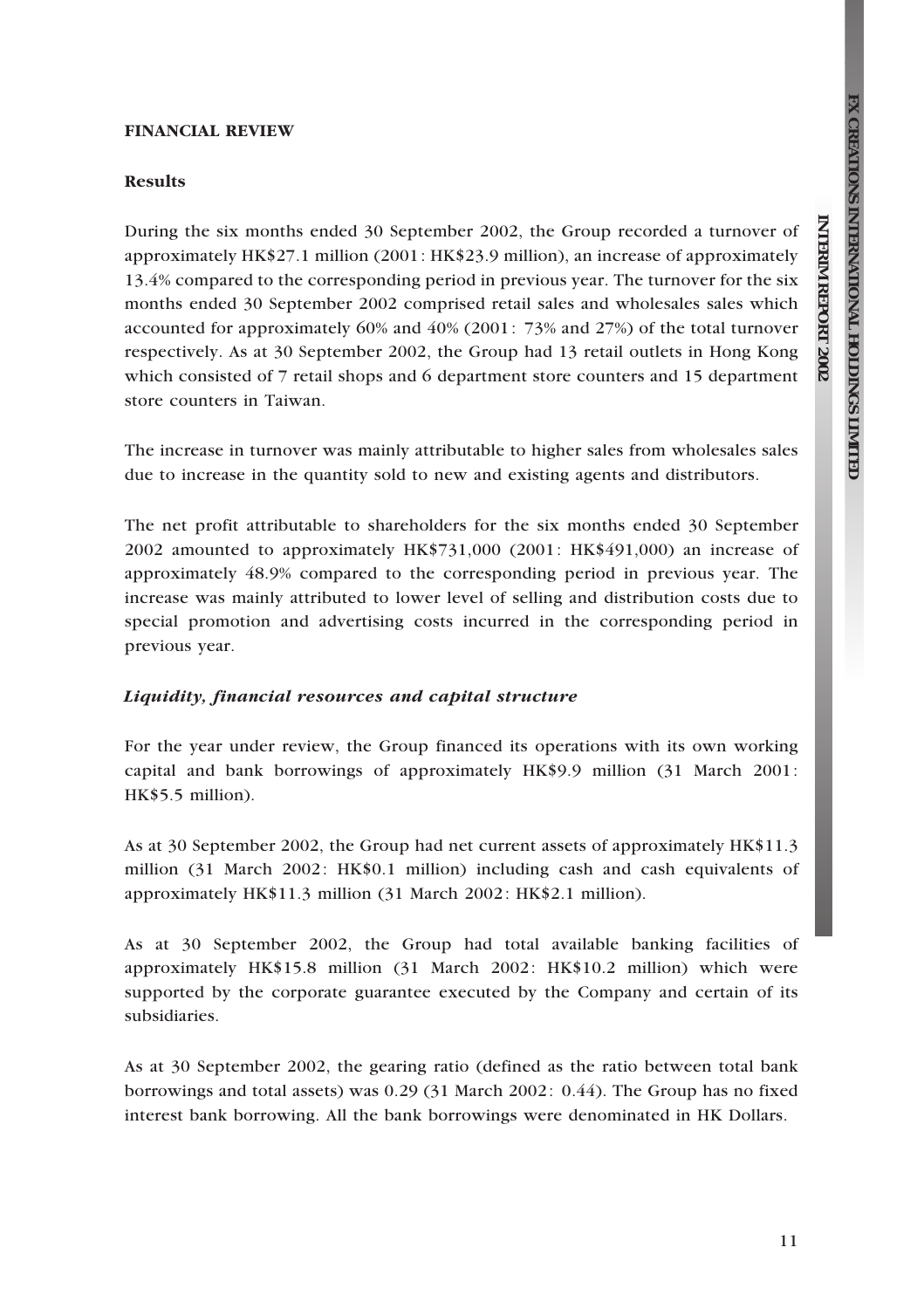As at 30 September 2002, the Group has outstanding bank borrowings of approximately HK\$9.9 million (31 March 2002: HK\$5.5 million). The bank borrowings comprised unsecured bank overdrafts of approximately HK\$6.7 million (31 March 2002: Nil), secured bank overdrafts of approximately HK\$Nil (31 March 2002: HK\$2.1 million), trust receipt loans of approximately HK\$2.0 million (31 March 2002: HK\$1.3 million), a secured bank loan of approximately HK\$Nil (31 March 2002: HK\$0.6 million) and unsecured bank loans of approximately HK\$1.2 million (31 March 2002: HK\$1.5 million). Approximately HK\$9.8 million (31 March 2002: HK\$5.3 million) of the total outstanding borrowings are repayable within one year and the remaining balance of approximately HK\$62,000 (31 March 2002: HK\$0.2 million) is repayable in the second year.

#### Release of personal guarantees and legal charges

Upon the listing of the Company's shares on GEM, the Group's bankers have released (a) the personal guarantees from two directors of the Company and a director of a subsidiary of the Company; and (b) the legal charges over certain properties owned by a director of the Company, a director of a subsidiary of the Company and a relative of a director of the Company. The aforementioned personal guarantees and legal charges were replaced by corporate guarantees executed by the Company.

#### Significant investment

During the period under review, there was no significant investment held by the Group (31 March 2002: Nil).

#### Material acquisition or disposal of subsidiaries and affiliated companies

Other than in connection with the Group Reorganisation in preparation for the listing of the Company's shares on GEM, there were no material acquisitions or disposal of subsidiaries and affiliated companies in the course of this period.

#### Contingent liabilities

The Company had provided guarantees for the bank facilities granted to its subsidiaries. The extent of such facilities utilised by the subsidiaries at 30 September 2002 amounted to HK\$9.9 million (31 March 2002: Nil)

The Group had no other material contingent liabilities as at 30 September 2002.

**FX** 

**INTERIM**

 **REPORT**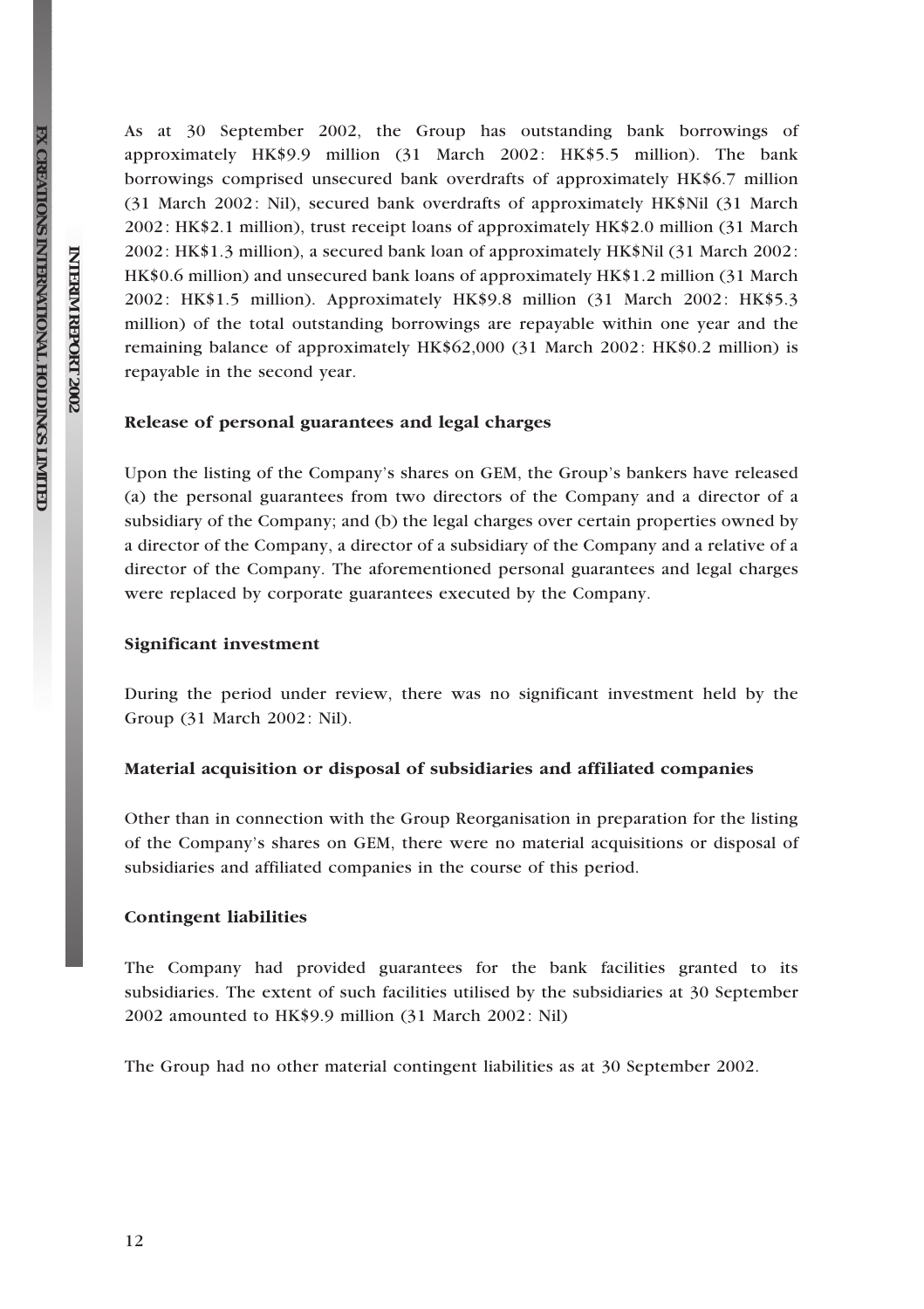**REPORT**

 **2002**

#### Lease and contracted commitments

The Group leases certain of its office premises, warehouses, retail shops and department store counters under non-cancellable operating lease arrangements with lease terms ranging from one to three years.

At 30 September 2002, the Group had total future minimum lease payments in respect of non-cancellable operating leases falling due as follows:

|                                         | 30 September   | 31 March        |
|-----------------------------------------|----------------|-----------------|
|                                         | 2002           | 2002            |
|                                         | <b>HKS'000</b> | <b>HK\$'000</b> |
|                                         | (Unaudited)    | (Audited)       |
| Land and buildings expiring:            |                |                 |
| Within one year                         | 6,896          | 7,287           |
| In the second to fifth years, inclusive | 4,898          | 5,958           |
|                                         | 11,794         | 13,245          |

At 31 March 2002, the Group had contracted commitments in respect of purchases of certain fixed assets of HK\$157,500.

#### Foreign exchange exposure

The Group's income and expenditure during the six months ended 30 September 2002 were denominated in US Dollars, HK Dollars and New Taiwanese (''NT'') Dollars, and most of the assets and liabilities as at 30 September 2002 were denominated in HK Dollars and NT Dollars. Accordingly, the Directors are of the view that, to certain extent, the Group is exposed to foreign currency exchange risk. For the US Dollars foreign exchange exposure, the Director believe the exposure is small as the exchange rate of US Dollars to HK Dollars is comparatively stable. However, the Group is exposed to NT Dollars foreign exchange exposure and fluctuation of exchange rates of NT Dollars against HK Dollars could affect the Group's results of operations. During the year, no hedging transaction or arrangement was made.

#### Treasury policies

The Group adopts a conservative approach towards its treasury policies. The Group strives to reduce exposure to credit risk by performing ongoing credit evaluations of the financial conditions of its customers. To manage liquidity risk, the board of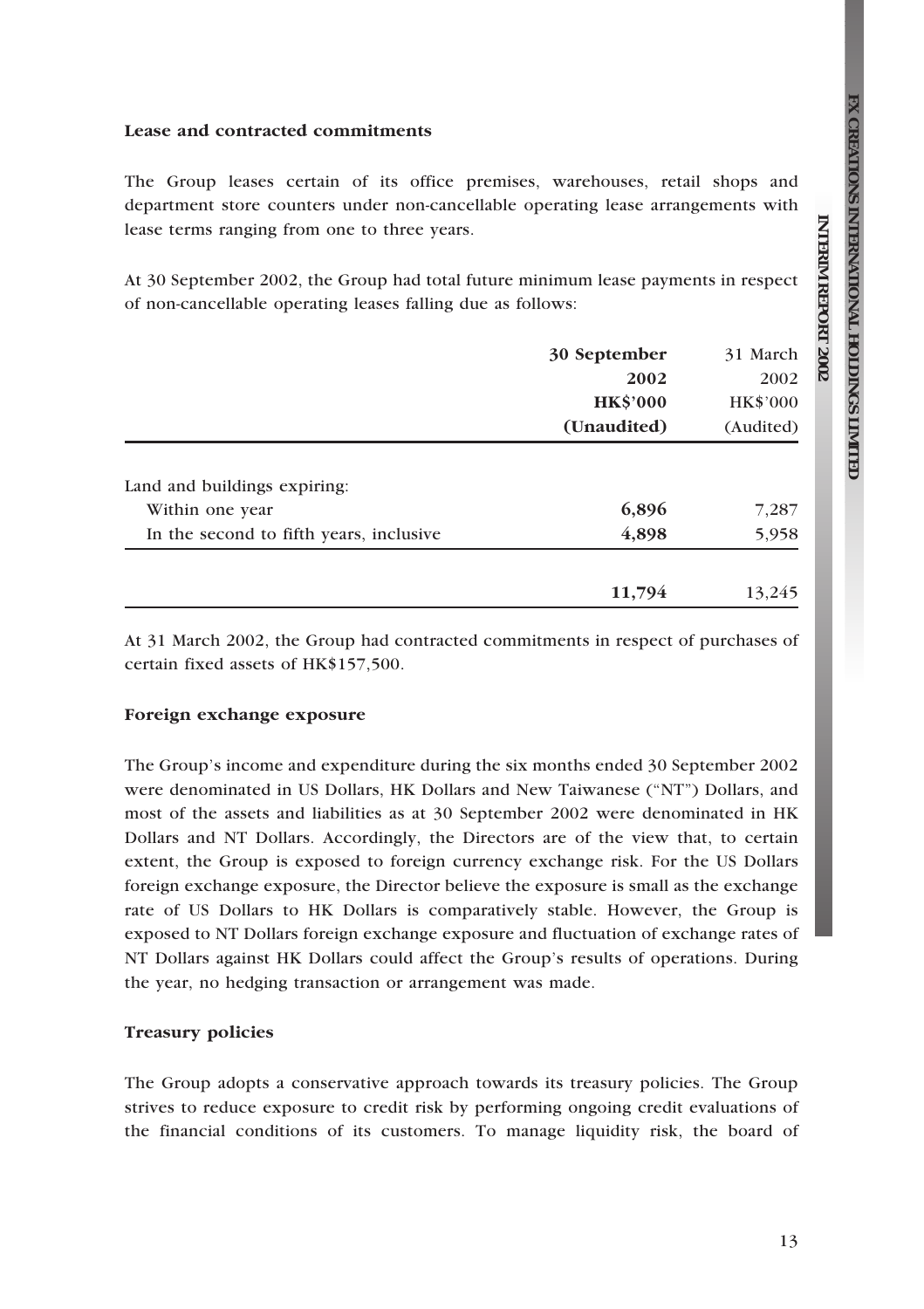directors closely monitors the Group's liquidity position to ensure that the liquidity structure of the Group's assets, liabilities and commitments can meet its funding requirements.

#### Segment information

#### Business segments

## Retail sales

Retail sales decreased by approximately 7.6%, as compared to the previous corresponding period, to HK\$16.2 million (2001: HK\$17.6 million). The decrease was mainly attributed to a decrease in the level of sales due to difficult retail environment in Hong Kong.

#### Wholesale sales

Wholesale sales comprised sales to agents and sales to distributors.

Wholesale sales increased by approximately 71.5%, as compared to the previous corresponding period, to HK\$10.9 million (2001: HK\$6.4 million). The increase was mainly attributed to increase in the quantity sold to new and existing agents and distributors.

#### Geographical segment

For the six months ended 30 September 2002, sales in Hong Kong, SAR increased by 26.8% compared to the corresponding period in previous year. The increase was mainly attributed to increase in wholesale sales in Hong Kong.

For the six months ended 30 September 2002, sales to elsewhere in the PRC decreased by 47.7% compared to the corresponding period in previous year. The decrease was mainly attributed to decrease in quantity sold to the Group's agent in the PRC.

For the six months ended 30 September 2002, sales to Taiwan increased by 33.6% compared to the corresponding period in previous year. The increase was mainly attributed to the opening of new retail outlets in Taiwan and increase in the quantity sold.

For the six months ended 30 September 2002, sales to Singapore increased by 47.0% compared to the corresponding period is previous year. The increase was mainly attributed to increase in quantity sold to the Group's agent in Singapore.

**FX** 

**INTERIM**

 **REPORT**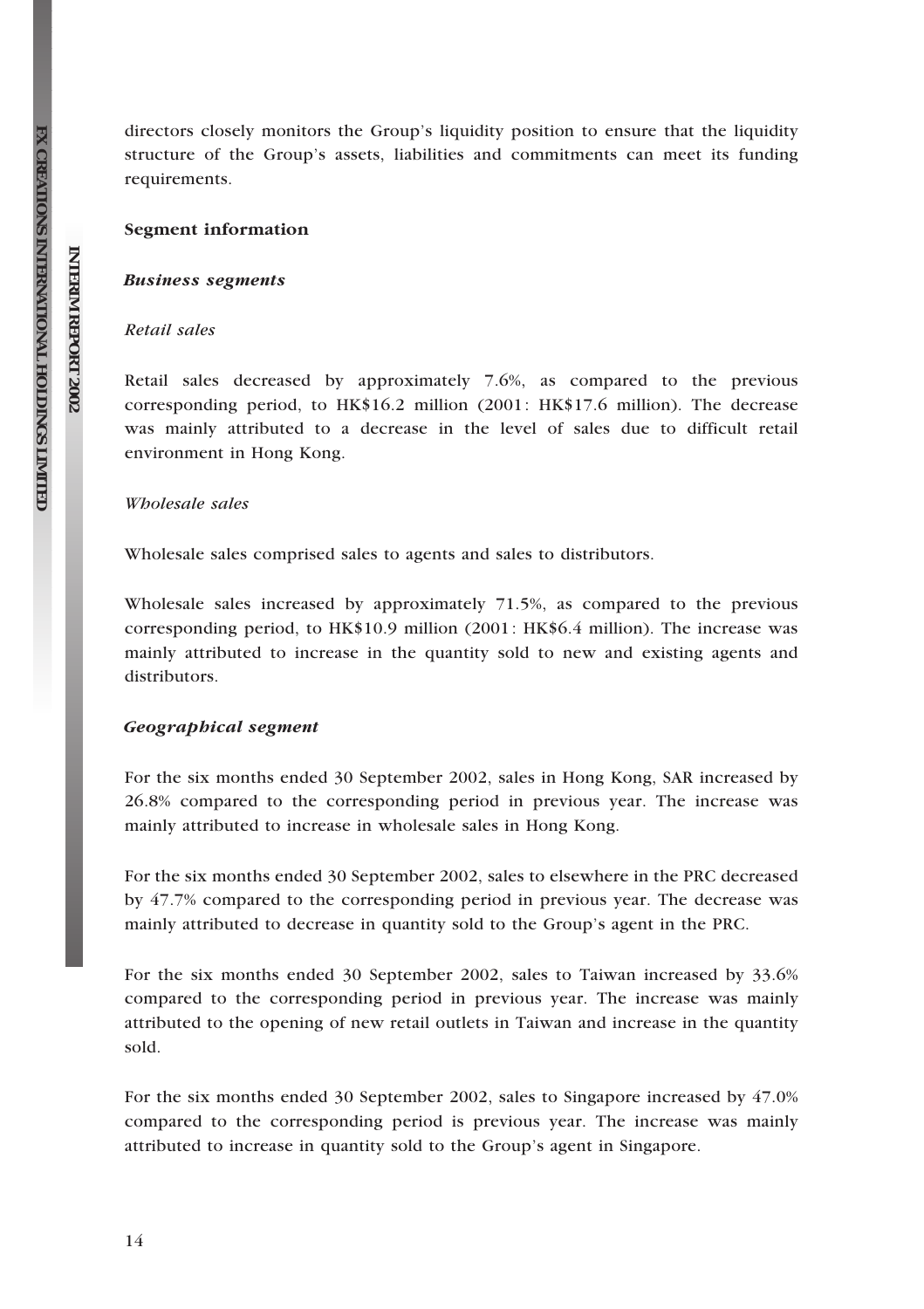**REPORT**

 **2002**

For the six months ended 30 September 2002, sales to other countries increased by 30.1% compared to the corresponding period in previous year. The increase was mainly attributed to increase in orders from countries other than above.

Please also refer to note 3 to the report for details of business and geographical segments.

## Future plans for material investments and expected source of funding

Details for the Group's future plans for material investments or capital assets and their expected source of funding have been stated in the Company's Prospectus under the sections headed ''Statement of Business Objectives'' and ''Reasons for the Share Offer and the Use of Proceeds'' respectively. Other than those disclosed, the Group did not have any plan for material investments or capital assets.

#### Employees and remuneration policies

As at 30 September 2002, the Group had 83 (31 March 2002: 81) full time employees. Remuneration is determined by reference to market terms and the performance, qualification and experience of individual employee. Year-end bonus based on individual performance will be paid to employees as recognition of and reward for their contributions. Other benefits include contributions to statutory mandatory provident fund scheme to its employees in Hong Kong. To date, no share options have been granted to employees.

### Comparison of business objectives with actual business progress

The following is a summary of the actual progress of the Group compared with the business objectives set out in the prospectus for the period from 3 May 2002 (Latest Practicable Date) to 30 September 2002.

| According to the business objectives<br>as stated in the prospectus dated 8<br><b>May 2002</b> | Actual business progress in the<br><b>Review Period</b>                                                                        |  |
|------------------------------------------------------------------------------------------------|--------------------------------------------------------------------------------------------------------------------------------|--|
| Sales and marketing                                                                            |                                                                                                                                |  |
| Open new retail outlets in Hong Kong<br>and Taiwan                                             | The Group opened 6 department store<br>counters in Taiwan and 2 retail outlets in<br>Hong Kong during the period.              |  |
| Enter into partnerships with new agents<br>in new areas                                        | The Group is in the process of<br>negotiating with new agents in new<br>areas. No agreements were signed during<br>the period. |  |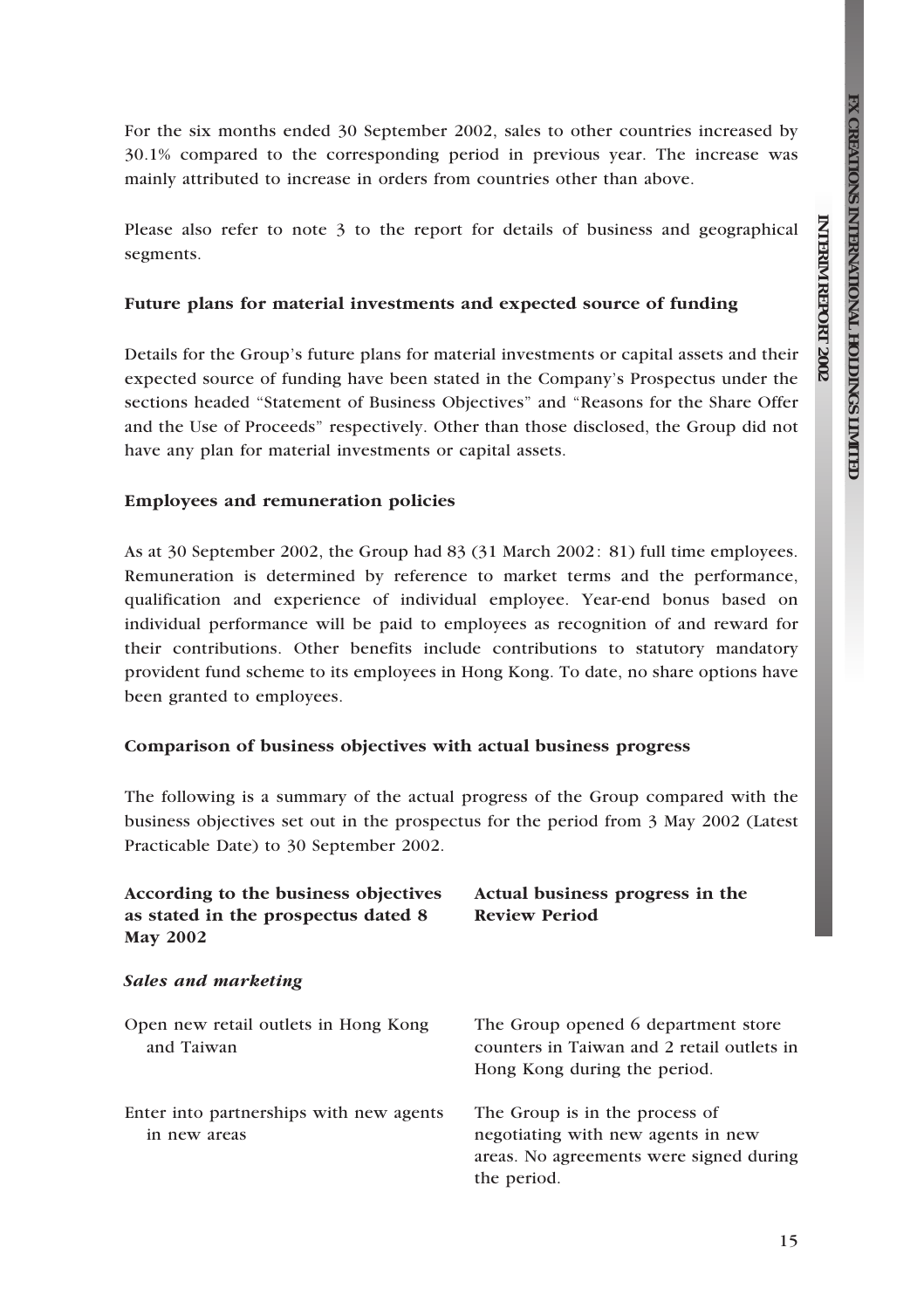**FX** 

**INTERIM**

 **REPORT**

 **2002**

## According to the business objectives as stated in the prospectus dated 8 May 2002

## Actual business progress in the Review Period

Promote and strengthen brand loyalty:

| Enter into partnerships with business | The Group has commenced negotiation     |
|---------------------------------------|-----------------------------------------|
| partners to issue credit cards        | with a business partner to issue credit |
|                                       | cards. No agreement has been reached.   |

#### Conduct advertising campaigns:

Billboards, advertisement on transportations, road shows, participation in promotions, sponsorships The Group continued to conduct advertising campaigns such as bill boards and road shows during the period. The Group also participated in promotion activities with a credit card issuer.

#### Design and product development

Develop new series and models for existing products

Develop eyewear products with business partners under the FX CREATIONS brandname

The Group has developed a new executive bags and ladies series to its product line. In addition, the Group has also developed a ladies line under the new brandname ''Annvu''.

The Group has entered into an agreement with a company in Hong Kong to develop eyewear products under the FX Creations brandname.

#### Geographical expansion

| Negotiate and sign up new sole agents in | The Group has commenced negotiation       |
|------------------------------------------|-------------------------------------------|
| Japan                                    | with its existing authorised distributors |
|                                          | on sole agency arrangement in Japan.      |

#### Human resources deployment

Expand the marketing sales and retail sales team The Group has expanded its sales team in Taiwan due to the strong sales. However, the Group reduced its sales team in Hong Kong to control costs due to continued slow recovery in Hong Kong.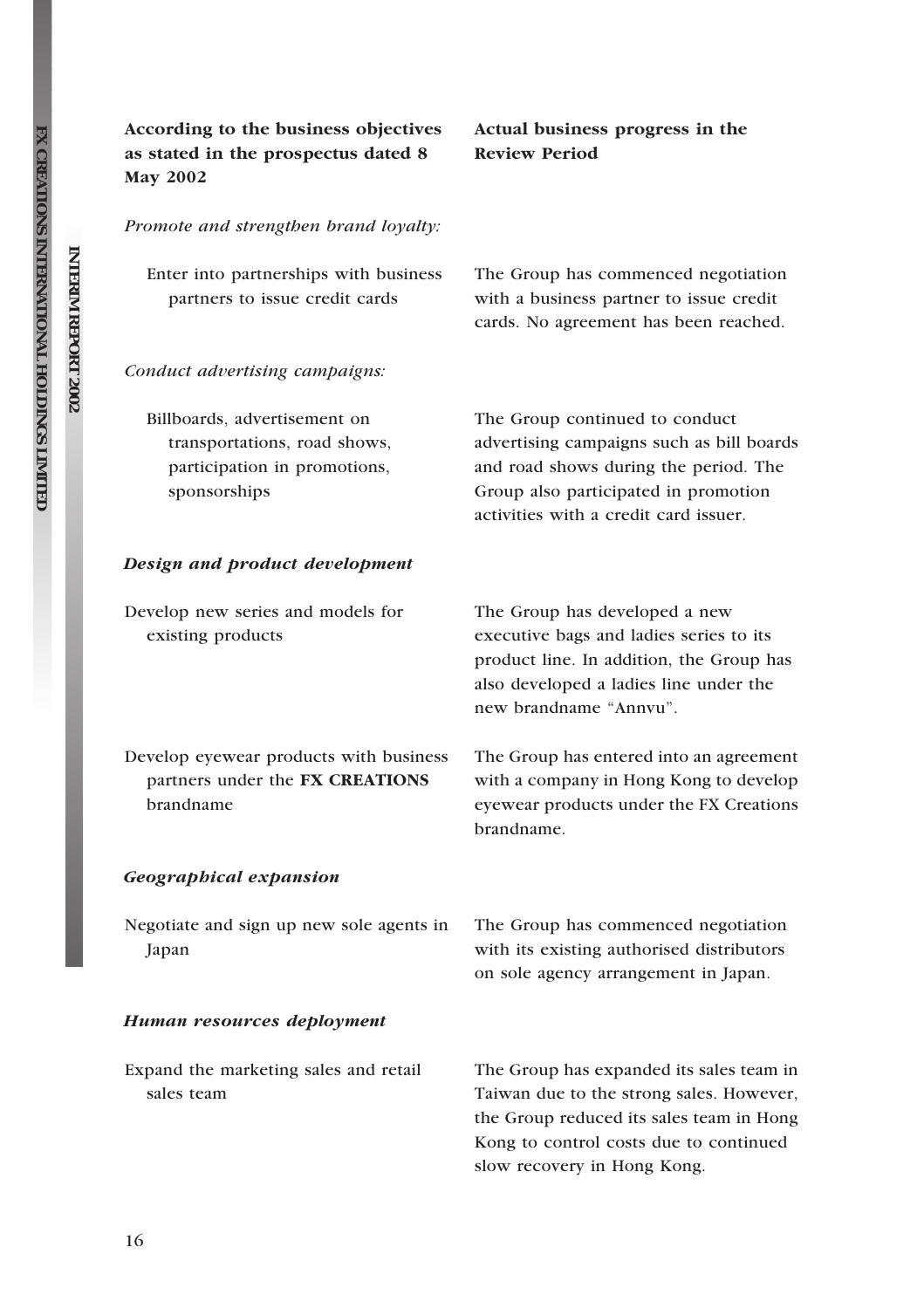**REPORT**

 **2002**

| According to the business objectives<br>as stated in the prospectus dated 8<br><b>May 2002</b> | Actual business progress in the<br><b>Review Period</b>                                                                                                                                                                                                                                                                                                                                                                                                                                                              |
|------------------------------------------------------------------------------------------------|----------------------------------------------------------------------------------------------------------------------------------------------------------------------------------------------------------------------------------------------------------------------------------------------------------------------------------------------------------------------------------------------------------------------------------------------------------------------------------------------------------------------|
| Expand the product development and<br>design team                                              | During the period, the Group has<br>continued to increase its product<br>development and design team by<br>recruiting one new staff.                                                                                                                                                                                                                                                                                                                                                                                 |
| Expand the production and quality<br>control team                                              | During the period, the Group has<br>continued to increase its product<br>development and quality control team.<br>One new staff was recruited.                                                                                                                                                                                                                                                                                                                                                                       |
| Implementation of training programmes<br>to improve the marketing skills of staff              | The Group continued to implement<br>various staff training program to improve<br>the marketing skills of staff.                                                                                                                                                                                                                                                                                                                                                                                                      |
| To recruit more experienced<br>management staff                                                | The Group continued to explore more<br>experienced management staff.                                                                                                                                                                                                                                                                                                                                                                                                                                                 |
| Production                                                                                     |                                                                                                                                                                                                                                                                                                                                                                                                                                                                                                                      |
| Set up own production facilities in China                                                      | As planned, the Group has commenced to<br>establish its own manufacturing capacity<br>through a processing agent in the PRC.<br>During the period, the Group acquired<br>plant, machinery and production facilities<br>and worked with a processing agent in<br>Guanlan, Shenzhen, the PRC. Under the<br>processing agent arrangement, the Group<br>will be responsible for the provision of<br>plant, machinery, related leasehold<br>improvements and fixtures and the<br>processing agent will be responsible for |

the provision of production premises, water and electricity and labour.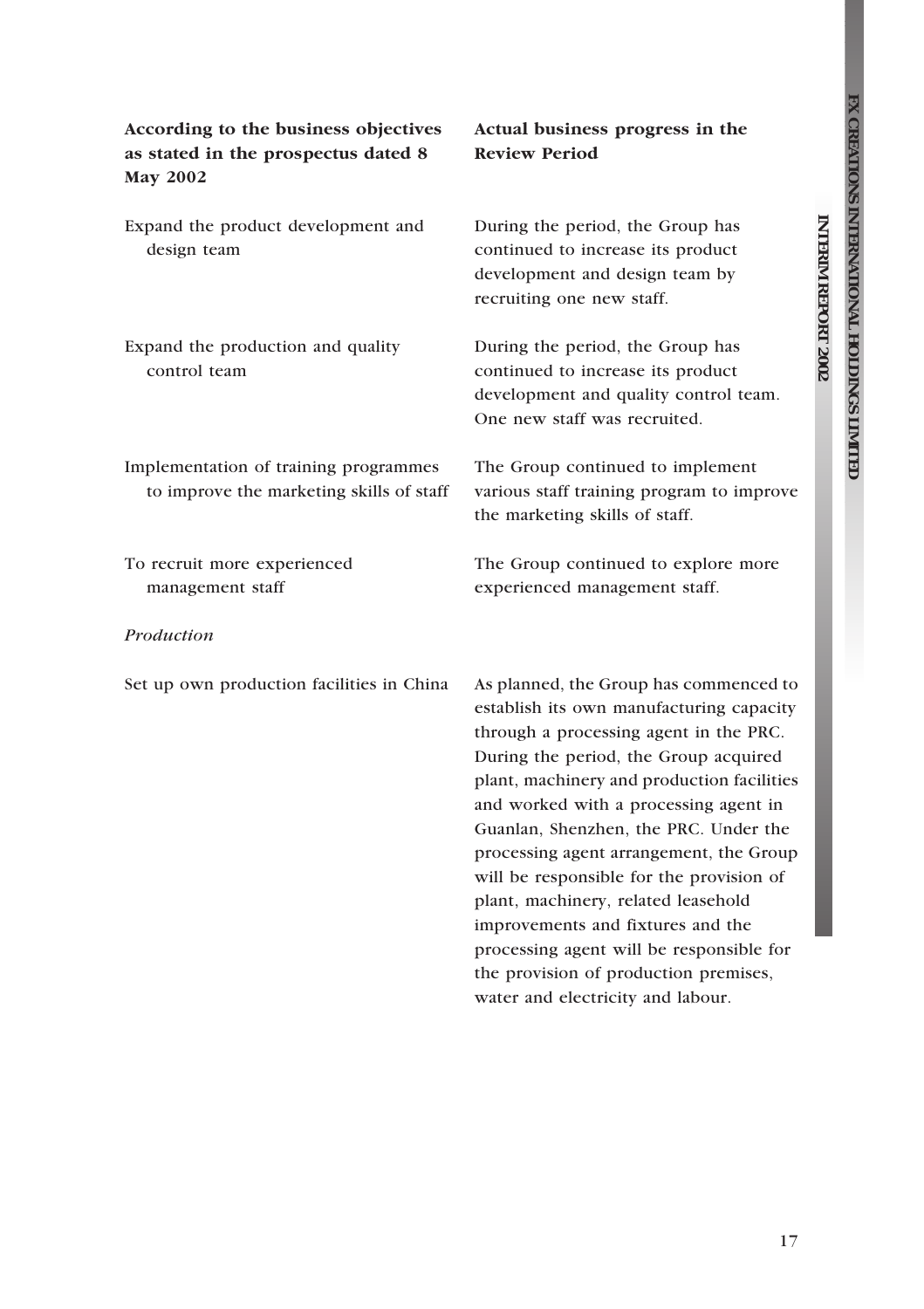### USE OF PROCEEDS

During the period from 21 May 2002 (the date of Listing of the Company's shares on GEM) to 30 September 2002, the Group has applied the net proceeds as follows:

|                                                                                                                                | Proposed<br><b>HK\$'000</b> | Actual<br><b>HK\$'000</b> |
|--------------------------------------------------------------------------------------------------------------------------------|-----------------------------|---------------------------|
| Expenditure in relation to setting up additional retail outlets                                                                | 300                         | 300                       |
| Expenditure in relation to conducting advertising and<br>marketing campaigns and other corporate image<br>enhancement programs | 200                         | 200                       |
| Expenditure in relation to financing the acquisition                                                                           |                             |                           |
| of plant, machinery and production facilities                                                                                  | 7,000                       | 7.000                     |
| Expenditure in relation to financing the expansion<br>of the geographical coverage of the Group's network                      | 100                         | 100                       |
|                                                                                                                                | 7,600                       | 7.600                     |

The remaining net proceeds as at 30 September 2002 was approximately HK\$5.7 million and has placed on short term interest bearing deposits with a bank in Hong Kong.

## DIRECTORS' INTERESTS IN SECURITIES

As at 30 September 2002, the interests of the directors in the share capital of the Company or its associated corporations, as recorded in the register maintained by the Company pursuant to Section 29 of the Securities (Disclosure of Interests) Ordinance (the "SDI Ordinance") were set out below:

|                  |      |                  | Number of issued     |
|------------------|------|------------------|----------------------|
|                  |      | Type of interest | ordinary shares held |
|                  |      |                  |                      |
| Ng Pak To, Petto | Note | Corporate        | 280,000,000          |

Note: These shares represent a 70% equity interest in the Company and are held by WNML. The issued share capital of WNML is beneficially owned by Cashtram Associates Limited as to 45%, FX Creations (Holding) Inc. as to 30% and Forge Smart Investments Limited as to 25%. The issued share capital of Cashtram Associates Limited is owned as to 40%, 30%, 20% and 10% by Mr. Ng Pak To, Petto, Mr. Ho Kai Chung, David, Madam Ho Pui Lai and Mr. Tan Yu, Wally, respectively.

Save as disclosed above, as at 30 September 2002, none of the directors or their associates had any personal, family, corporate or other interest in the issued share capital of the Company or any of its associated corporations as defined in Section 29 of

**FX** 

**INTERIM**

 **REPORT**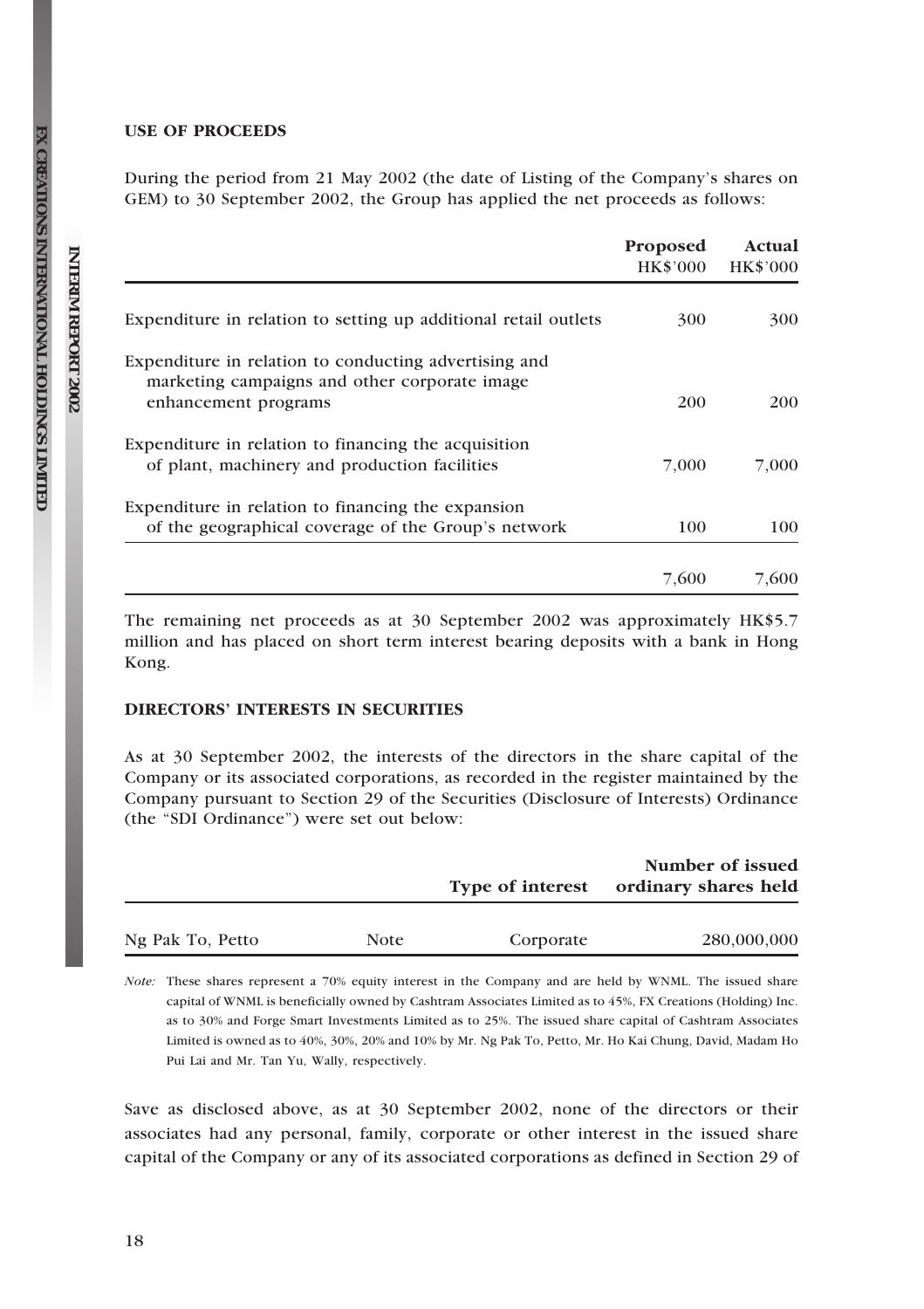**REPORT**

 **2002**

the SDI Ordinance or as otherwise notified to the Company and the Stock Exchange pursuant to the minimum standard of dealings prescribed by the Rules Governing the Listing of Securities (the "Listing Rules") on GEM.

### SUBSTANTIAL SHAREHOLDER

As at 30 September 2002, so far as the directors are aware, other than the interests of the directors as disclosed under the heading ''Directors' interests in securities'' above, the register of substantial shareholders maintained by the Company pursuant to Section 16(1) of the SDI Ordinance disclosed no person as having an interest of more than 10% of the nominal value of the Company's issued share capital.

## SHARE OPTION SCHEME

The Company operates a share option scheme (the "Scheme") for the purpose of recognising significant contributions of specified participants including the employees of the Group to the growth of the Group, by rewarding them with opportunities to obtain an ownership interest in the Company and to further motivate and give an incentive to these persons to continue to contribute to the Group's long term success and prosperity. The Scheme became effective on 21 May 2002 and, unless otherwise cancelled or amended, will remain in force for ten years from that date.

As at 30 September 2002, no share options have been granted under the Scheme.

### DIRECTORS' RIGHTS TO ACQUIRE SECURITIES

Apart from as disclosed under the heading ''Directors interests in securities'' and the transactions relating to the Group Reorganisation as disclosed above, at no time since the incorporation of the Company were rights to acquire benefits by means of the acquisition of shares in or debentures of the Company or of any other body corporate granted to any director or their respective spouse or children under 18 years of age, or were any such rights exercised by them; or was the Company, its holding company or any of its subsidiaries a party to any arrangement to enable the directors, their respective spouse or children under 18 years of age to acquire such rights in any other body corporate.

## PURCHASE, REDEMPTION OR SALES OF THE LISTED SECURITIES OF THE COMPANY

Since the listing of the Company on GEM on 21 May 2002 and up to 30 September 2002, neither the Company, nor any of its subsidiaries has purchased, redeemed or sold any of the Company's listed securities.